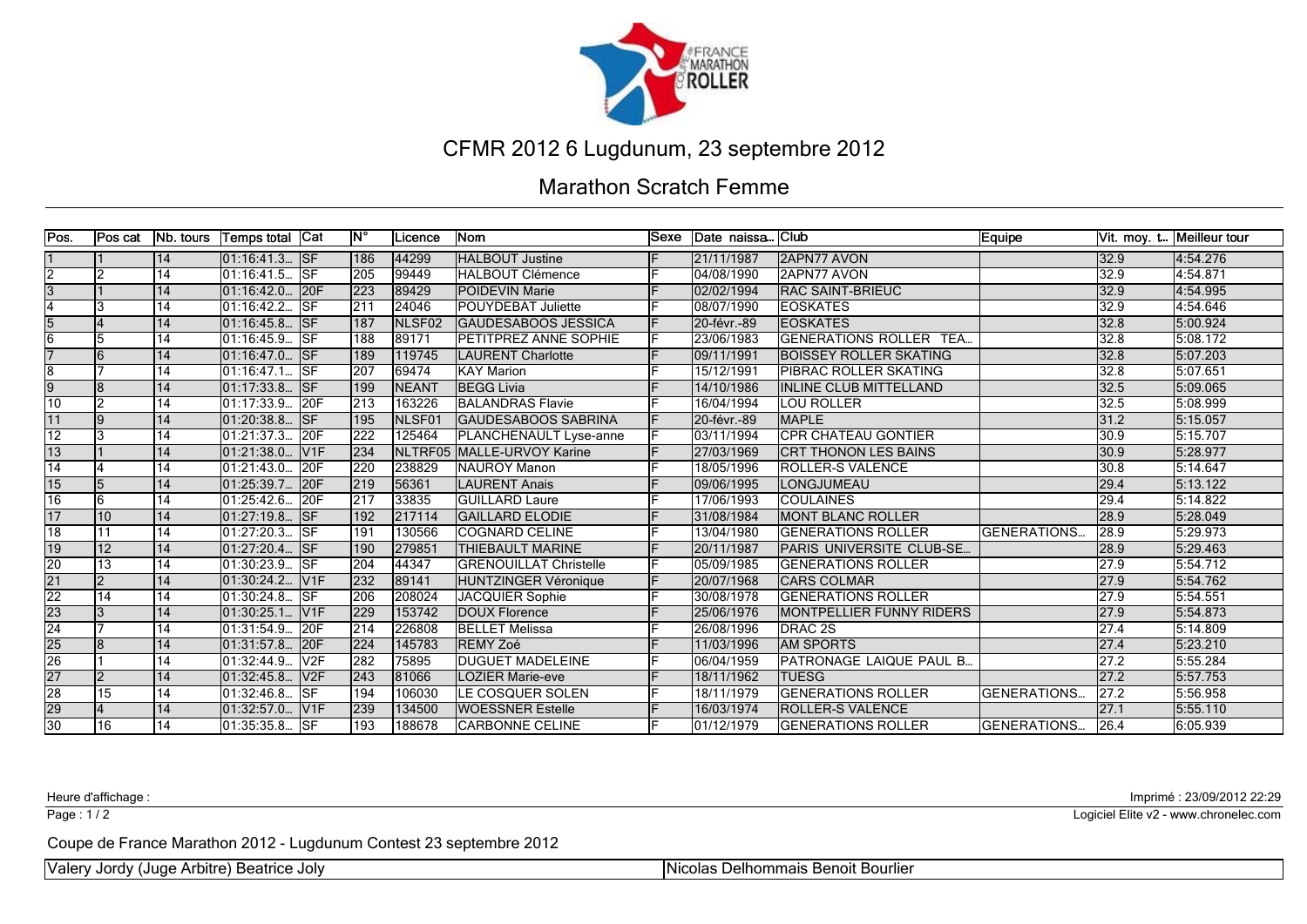

#### Marathon Scratch Femme

| Pos.            | Pos cat         | Nb. tours       | Temps total  Cat |                       | ۱N°        | Licence | Nom                      | lSexe | Date naissa Club |                                  | Equipe |       | Vit. moy. t Meilleur tour |
|-----------------|-----------------|-----------------|------------------|-----------------------|------------|---------|--------------------------|-------|------------------|----------------------------------|--------|-------|---------------------------|
| 31              | l 17            | 14              | 01:35:36.0. SF   |                       | 200        | 217759  | <b>DELOULE Albane</b>    |       | 03/12/1987       | <b>IGENERATIONS ROLLER</b>       |        | 26.4  | 6:06.115                  |
| 32              | 18              | 14              | 01:35:37.5 SF    |                       | 202        | 283033  | <b>DROUIN Armelle</b>    |       | 30/04/1980       | <b>ISAINT-ETIENNE ROLLER</b>     |        | 26.4  | 6:05.666                  |
| 33              | 19              | 14              | 01:37:24.6  SF   |                       | 208        | 160583  | MARCHAND Marie           |       | 25/09/1984       | <b>LYON RIDERS GOSSIPSKATE</b>   |        | 25.9  | 5:56.859                  |
| $\overline{34}$ |                 | 14              | 01:37:24.9.      | <b>V<sub>1F</sub></b> | 227        | 189238  | HAMEN CAROLE             |       | 05/10/1970       | <b>COLMAR AURORE ROLLER S.</b>   |        | 25.9  | 5:57.320                  |
| $\overline{35}$ |                 | 14              | 01:38:22.8.      | V1F                   | 233        | 91848   | LANCIONE Sylvie          |       | 06/06/1963       | <b>IMONTPELLIER FUNNY RIDERS</b> |        | 25.6  | 5:58.088                  |
| 36              |                 | 14              | 01:41:36.2.      | V <sub>1F</sub>       | 235        | 64029   | MERCADAL Claudine        |       | 12/04/1963       | ROLLER BUG                       |        | 24.8  | 6:19.714                  |
| $\overline{37}$ | l8              | 14              | 01:42:40.7.      | V1F                   | 230        | 275832  | <b>FOURNIER Isabelle</b> |       | 18/07/1975       | IROLLING TO GAP                  |        | 24.5  | 6:19.589                  |
| 38              | 19              | 14              | 01:47:32.5.      | <b>N<sub>1F</sub></b> | 231        | 117890  | <b>GACON Géraldine</b>   |       | 13/08/1966       | <b>ROLLER LEDONIEN</b>           |        | 23.4  | 6:29.441                  |
| 39              | Ι9              | 13              | 01:21:18.4  20F  |                       | <b>215</b> | 168673  | <b>BUYSE Emeline</b>     |       | 104/11/1996      | ILES FOUS ROLLANT DE VILL        |        | 31.0  | 5:23.993                  |
| 40              | 20              | 13              | 01:34:26.7 SF    |                       | 210        | 256867  | POCHON Ophélie           |       | 22/03/1985       | <b>ROLLING TO GAP</b>            |        | 26.7  | 6:05.396                  |
| 41              | 10              | 13              | 01:40:42.1.      | IV1F                  | 237        | 199571  | <b>SERDA Valerie</b>     |       | 26/06/1968       | <b>ROLLER PROVENCE MEDITE</b>    |        | 25.0  | 6:20.670                  |
| 42              |                 | $\overline{13}$ | 01:48:37.8       | V1F                   | 236        | 102930  | <b>RUEL Laetitia</b>     |       | 07/11/1973       | <b>ROLLER-S VALENCE</b>          |        | 23.2  | 7:15.100                  |
| 43              | 12              | $\overline{13}$ | 01:48:45.7 V1F   |                       | 228        | 279374  | <b>BAUDET Claudine</b>   |       | 17/01/1974       | <b>ROLLER-S VALENCE</b>          |        | 23.2  | 7:04.367                  |
| 44              | 10              | $\overline{12}$ | 01:19:02.2       | 20F                   | 221        | 260519  | <b>IPERRET Elodie</b>    |       | 27/12/1996       | <b>IAM SPORTS</b>                |        | 31.9  | 5:55.238                  |
| 45              |                 | 12              | 01:37:51.9.      | V2F                   | 241        | 111883  | <b>AUDINET Martine</b>   |       | 13/03/1959       | ROLLER PROVENCE MEDITE           |        | 25.7  | 7:02.581                  |
| 46              | 13              | 12              | 01:40:57.5.      | <b>V<sub>1F</sub></b> | 238        | 290614  | VEY Catherine            |       | 10/01/1965       | <b>ROLLER-S VALENCE</b>          |        | 25.0  | 7:16.118                  |
| 47              | 11              | 11              | 01:23:48.4.      | 20F                   | 225        | 205492  | <b>VION Morgane</b>      |       | 24/12/1995       | <b>CPB BELLEVILLE</b>            |        | 30.1  | 6:05.582                  |
| 48              | 21              | 10              | 01:22:46.1       | <b>ISF</b>            | 198        | 278746  | ROMAN GERALDINE          |       | 25/02/1981       | SAINT-ETIENNE ROLLER             |        | 30.4  | 7:03.076                  |
| 49              |                 | 8               | 01:05:00.5.      | IV <sub>2F</sub>      | 242        | 154053  | AZEMA Dominique          |       | 09/08/1961       | IROLLER PROVENCE MEDITE          |        | 38.8  | 7:02.431                  |
| 50              | 14              |                 | 00:43:59.8.      | IV1F                  | 226        | 146967  | <b>DICTUS NATHALIE</b>   |       | 26/03/1968       | POSTILLON OLYMPIQUE LON          |        | 57.3  | 6:01.575                  |
| 51              | 12              |                 | 00:35:36.2.      | 20F                   | 216        | 216476  | <b>FERNANDEZ Maïlys</b>  |       | 11/02/1995       | DRAC 2S                          |        | 70.8  | 6:01.461                  |
| $\overline{52}$ | 22              |                 | 00:21:49.6 ISF   |                       | 212        | 43644   | REGUER-PETIT Lea         |       | 28/10/1985       | POL LONGJUMEAU                   |        | 115.5 | 5:14.625                  |
| $\overline{53}$ | 23              |                 | 00:18:30.6. SF   |                       | 201        | 161231  | <b>DRIOUICHE Nadia</b>   |       | 11/03/1978       | <b>LOU ROLLER</b>                |        | 136.1 | 5:27.503                  |
| $\overline{54}$ | $\overline{24}$ |                 | 00:05:55.0 SF    |                       | 197        | 136339  | <b>LEAUTAUD AMELIE</b>   |       | 19/03/1990       | <b>SAINT-ETIENNE ROLLER</b>      |        | 425.9 | 5:55.012                  |

Page : 2/2

Heure d'affichage : Imprimé : 23/09/2012 22:29

Logiciel Elite v2 - www.chronelec.com

Coupe de France Marathon 2012 - Lugdunum Contest 23 septembre 2012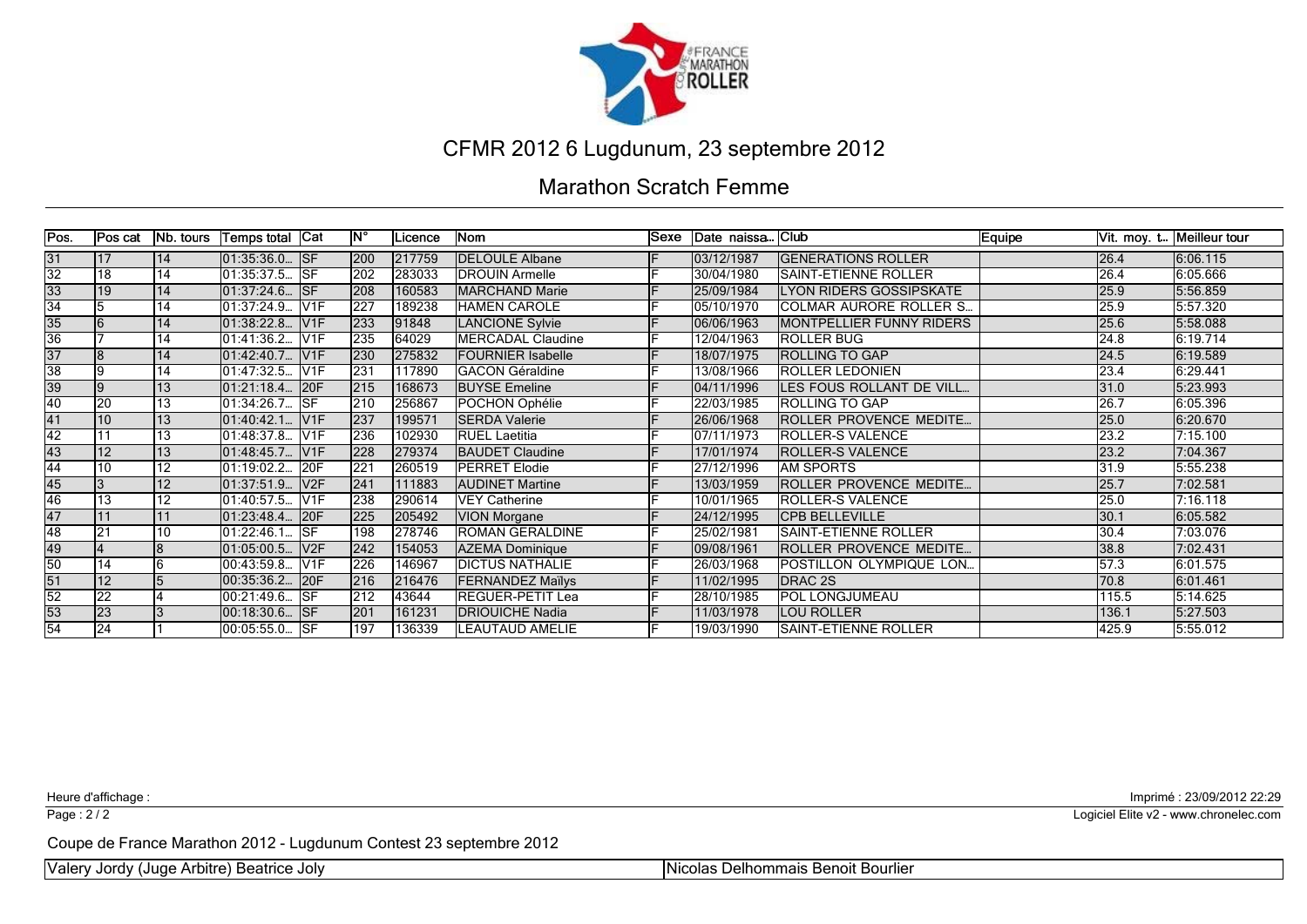

#### Marathon Scratch Homme

| Pos.            | <b>Pos cat</b>  | <b>Nb.</b> tours | ∣Temps total  Cat |                            | ١N°             | Licence          | <b>Nom</b>                     | <b>Sexe</b> | Date naissa Club |                               | Equipe              | IVit. moy. t | Meilleur tour |
|-----------------|-----------------|------------------|-------------------|----------------------------|-----------------|------------------|--------------------------------|-------------|------------------|-------------------------------|---------------------|--------------|---------------|
|                 |                 | 14               | 01:07:42.8  SH    |                            | 58              | <b>I</b> NLLUS01 | <b>IMICHAEL Peter</b>          | Iн          | 09/05/1989       | <b>IX-TECH</b>                |                     | 137.2        | 4:31.426      |
| $\overline{2}$  | l2              | 14               | 01:07:42.9.       | Tsн                        | 8               | 28827            | <b>IBEDDIAF NOLAN</b>          | Ιн          | 26/02/1991       | ROLLER IN LINE GRAND LAM      | <b>RPM Poli</b>     | 37.2         | 4:32.705      |
| 3               |                 | 14               | 01:07:43.2        | <b>ISH</b>                 | $\overline{2}$  | 127735           | <b>IDE SOUZA ELTON</b>         | lн          | 23/03/1991       | ROLLER PROVENCE MEDITE        | <b>IRPM Poli</b>    | 137.2        | 4:33.151      |
|                 |                 | 14               | 01:07:43.9.       | <b>ISH</b>                 | 45              | 21232            | <b>IDE MALLEVOUE Guillaume</b> | Ιн          | 26/09/1992       | 2APN77 AVON                   |                     | 37.2         | 4:32.991      |
| $\overline{5}$  |                 | 14               | 01:07:44.7.       | <b>ISH</b>                 | $\overline{13}$ | 98578            | <b>GARDERES JORIS</b>          | Iн          | 22/06/1992       | VALENCE ROLLER SKATING        | <b>RPM Poli</b>     | 37.2         | 4:33.499      |
| 6               |                 | 14               | 01:07:49.8.       | 20H                        | 75              | 15217            | <b>PLANELLES RAPHAEL</b>       | ін          | 03/01/1995       | LES FOUS ROLLANT DE VILL.     | LOU ROLLER          | 37.2         | 4:34.106      |
|                 |                 | 14               | 01:07:55.7.       | <b>ISH</b>                 | 3               | 62050            | <b>IESNAULT VINCENT</b>        | Iн          | 12/04/1976       | LEVALLOIS SPORTING CLUB.      | F2P                 | 37.1         | 4:33.438      |
| ß               |                 | 14               | 01:08:55.4.       | lsн                        | $\overline{34}$ | 28834            | <b>BEDDIAF MICKAEL</b>         | lн          | 16/04/1987       | ROLLER IN LINE GRAND LAM      | LOU ROLLER          | 36.6         | 4:35.248      |
| $\overline{9}$  | っ               | 14               | 01:08:56.4.       | 120H                       | 76              | 181347           | <b>BONNET Jules</b>            | lн          | 04/10/1996       | DRAC <sub>2S</sub>            |                     | 36.6         | 4:36.203      |
| 10              | l8              | 14               | 01:08:56.5.       | lsн                        | 15.             | 28611            | <b>PINEAU STEPHANE</b>         | lн          | 04/10/1979       | <b>ROULETTES HERBRETAISES</b> | F2P                 | 36.6         | 4:33.692      |
| 11              |                 | 14               | 01:08:57.3.       | I <sub>20</sub> H          | 74              | 132018           | <b>BOURLIER TIMOTHEE</b>       | Iн          | 17/06/1994       | <b>LOU ROLLER</b>             | <b>LOU ROLLER</b>   | 36.5         | 4:34.050      |
| $\overline{12}$ | l9              | 14               | 01:08:57.6.       | <b>SH</b>                  | 15              | 131724           | <b>BOURLIER BENJAMIN</b>       | ін          | 30/09/1989       | LOU ROLLER                    | LOU ROLLER          | 36.5         | 4:34.337      |
| 13              |                 | 14               | 01:08:57.6.       | 120H                       | 77              | 56165            | <b>ILLORCA Cédric</b>          | Iн          | 13/08/1995       | <b>2APN77 AVON</b>            |                     | 36.5         | 4:34.733      |
| 14              | 10              | 14               | 01:08:57.7.       | lsн                        | 23              | 107283           | <b>ILECLERC GREGOIRE</b>       | lн          | 13/06/1982       | RS DIJON BOURGOGNE TEA        |                     | 36.5         | 4:39.434      |
| 15              |                 | 14               | 01:08:58.0.       | IV1H                       | 108             | 37534            | <b>CARCANO Cyril</b>           | Iн          | 06/07/1975       | <b>IRSDB</b>                  |                     | 36.5         | 4:36.113      |
| 16              | 11              | 14               | 01:08:58.1        | lsн                        |                 | 24145            | <b>JACOB GAEL</b>              | lн          | 120/10/1980      | <b>MONT BLANC ROLLER</b>      | F2P                 | 36.5         | 4:35.869      |
| 17              | 12              | 14               | 01:08:58.6        | $\overline{\mathsf{S}}$ H  | 14              | 235062           | <b>LESAVRE ANTOINE</b>         | Iн          | 03/09/1979       | PARIS UNIVERSITE CLUB-SE      | <b>PUC Roller</b>   | 36.5         | 4:33.124      |
| 18              | 13              | 14               | 01:08:58.8.       | lsн                        | 17              | 79710            | <b>LAURENT CYRIL</b>           | Ιн          | 20/02/1984       | <b>RSC GRENOBLOIS</b>         | F2P                 | 36.5         | 4:35.680      |
| $\overline{19}$ | 14              | $(C)$ 14         | 01:08:59.9.       | <b>SH</b>                  | 55              | 292311           | <b>ILE CORRE Erwan</b>         | Iн          | 25/10/1970       | IROLLER CLUB ROCHEFORTA.      |                     | 36.5         | 4:39.398      |
| 20              | 15              | 14               | 01:09:01.6.       | lsн                        | 19              | 100951           | <b>IGAMBA BENOIT</b>           | Ιн          | 06/03/1980       | <b>IGENERATIONS ROLLER</b>    | <b>GENERATIONS.</b> | 36.5         | 4:34.824      |
| 21              |                 | 14               | 01:09:02.0.       | 120H                       | 78              | 97345            | <b>IREGNIER HUG Valentin</b>   | Iн          | 06/03/1994       | <b>AM SPORTS</b>              |                     | 36.5         | 4:34.550      |
| $\overline{22}$ | 16              | 14               | 01:12:57.7        | lsн                        | 46              | 127730           | <b>IDE SOUZA Edwin</b>         | Ιн          | 09/07/1988       | ROLLER PROVENCE MEDITE        |                     | 34.5         | 4:35.483      |
| $\overline{23}$ | 17              | 14               | 01:12:58.7. SH    |                            | 53              |                  | INLLUS02 IKOSTKA Andv          | Iн          | 22/02/1980       | <b>HOIGAARDS</b>              |                     | 34.5         | 4:38.102      |
| $\overline{24}$ | 18              | 14               | 01:13:00.6        | $\overline{\mathsf{I}}$ SH | 16              | 163176           | <b>IGUERIN ERIC</b>            | lн          | 14/09/1985       | PARIS UNIVERSITE CLUB-SE      | IPUC Roller         | 34.5         | 4:37.022      |
| $\overline{25}$ | 19              | 14               | 01:13:00.9.       | <b>SH</b>                  | $\overline{52}$ | 211889           | <b>HERREROS Etienne</b>        | lн          | 01/10/1990       | <b>LOU ROLLER</b>             |                     | 34.5         | 4:50.300      |
| $\overline{26}$ | 12              | 14               | 01:13:01.1        | IV1H                       | 181             | 176991           | <b>BERNARDIN DAVID</b>         | lн          | 31/08/1974       | <b>RSC GRENOBLOIS</b>         | F2P                 | 34.5         | 4:38.711      |
| 27              | 3               | 14               | 01:13:01.2.       | V1H                        | 97              | 139841           | <b>AL BARGAAWY Salman</b>      | Iн.         | 01/07/1975       | <b>GENERATIONS ROLLER</b>     |                     | 34.5         | 4:38.784      |
| $\overline{28}$ | 20              | 14               | 01:13:01.3.       | $\overline{\mathsf{ISH}}$  | 18              | 143895           | <b>IFRUCHARD PIERRE</b>        | Ιн          | 08/11/1983       | PARIS UNIVERSITE CLUB-SE      | <b>IPUC Roller</b>  | 34.5         | 4:37.965      |
| 29              | $\overline{21}$ | 14               | 01:13:01.4.       | <b>ISH</b>                 | 37              | 111908           | <b>POIRIER PHILIPPE</b>        |             | 101/09/1967      | <b>VSF LA FERTE BERNARD</b>   |                     | 34.5         | 4:39.517      |
| $\overline{30}$ | 22              | 14               | 01:13:03.0. SH    |                            | 40              | 166915           | <b>IVOITOUX ANTOINE</b>        | lн          | 12/01/1984       | <b>MONT BLANC ROLLER</b>      |                     | 34.5         | 4:38.945      |

Page : 1/6

Heure d'affichage : Imprimé : 23/09/2012 22:22

Logiciel Elite v2 - www.chronelec.com

Coupe de France Marathon 2012 - Lugdunum Contest 23 septembre 2012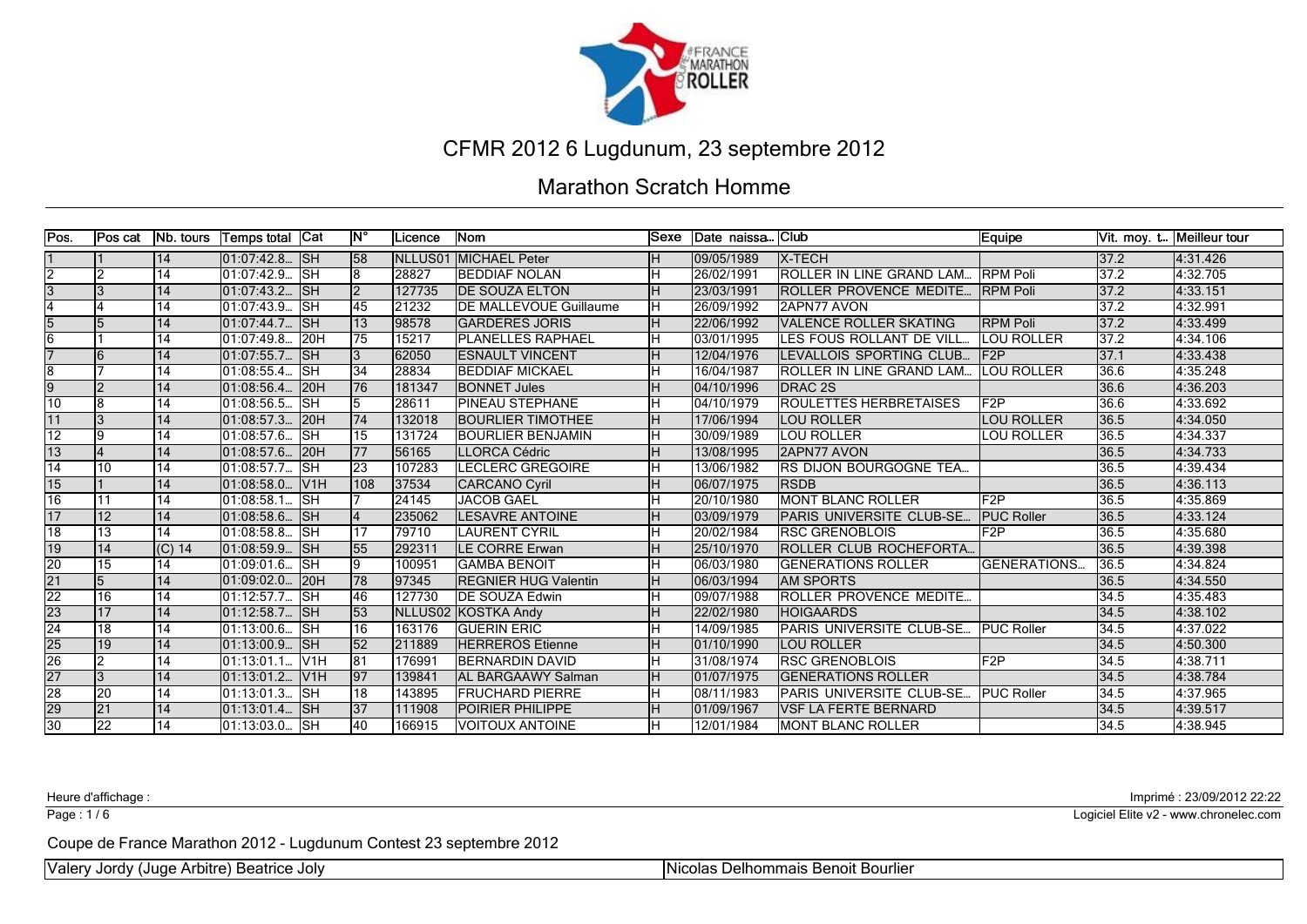

#### Marathon Scratch Homme

| Pos.            | Pos cat         | Nb. tours | Temps total  | <b>Cat</b>                | ١N°             | Licence       | Nom                         | lSexe | Date naissa | <b>IClub</b>                    | Equipe               | IVit. moy. t. | Meilleur tour |
|-----------------|-----------------|-----------|--------------|---------------------------|-----------------|---------------|-----------------------------|-------|-------------|---------------------------------|----------------------|---------------|---------------|
| 31              | 16              | 14        | 01:13:04.2.  | 120H                      | 79              | 111740        | <b>VIEL Thomas</b>          |       | 21/10/1996  | <b>JAM SPORTS</b>               |                      | 34.5          | 4:53.487      |
| $\overline{32}$ | $\overline{23}$ | 14        | 101:13:04.4  | <b>I</b> SH               | 12 <sup>2</sup> | 160594        | <b>IBESSON BENOIT</b>       |       | 08/08/1983  | <b>IGENERATIONS ROLLER</b>      | <b>IGENERATIONS.</b> | 34.5          | 4:39.653      |
| 33              | 24              | 14        | 01:13:05.1.  | <b>ISH</b>                | $ 33\rangle$    | 178415        | <b>HAMMOUN YACINE</b>       |       | 29/11/1980  | <b>IGENERATIONS ROLLER</b>      | <b>IGENERATIONS.</b> | 34.5          | 4:54.070      |
| $\overline{34}$ | 25              | 14        | 101:13:10.4  | lsн                       | 65              | 180176        | <b>ROCHA Jerome</b>         |       | 02/03/1983  | <b>GENERATIONS ROLLER</b>       |                      | 34.4          | 4:53.486      |
| 35              | 26              | 14        | 01:13:10.7.  | <b>I</b> SH               | $\overline{42}$ | 98877         | BACHMANN Jean-nicolas       | Iн    | 23/11/1980  | <b>IROLLER PROVENCE MEDITE</b>  |                      | 34.4          | 4:55.012      |
| 36              |                 | 14        | 01:13:10.9.  | IV <sub>1</sub> H         | 82              | 144304        | <b>MOREL PATRICK</b>        | lн    | 05/10/1971  | <b>MISS ILE</b>                 |                      | 34.4          | 4:54.193      |
| $\overline{37}$ | 27              | 14        | 01:13:12.6.  | <b>ISH</b>                | 66              | 168944        | <b>ROUFFIAC Jonathan</b>    |       | 26/09/1988  | <b>LOU ROLLER</b>               |                      | 34.4          | 4:45.137      |
| $\overline{38}$ | 28              | 14        | 01:13:14.5.  | <b>SH</b>                 | 44              | 81219         | <b>BOISSIERE Julien</b>     |       | 29/12/1978  | <b>HAUT RHONE N ROLLER</b>      |                      | 34.4          | 5:00.273      |
| 39              | 15              | 14        | 01:13:22.9.  | V1H                       | 120             | 262879        | <b>GABRIEL Jean patrick</b> |       | 18/11/1966  | <b>IRSSP</b>                    |                      | 34.3          | 4:54.628      |
| 40              | l6              | 14        | 01:13:22.9.  | lV1H                      | 92              | 272039        | <b>CHAMPAGNAT RONAN</b>     |       | 24/08/1972  | <b>IROLLER CLUB ROCHEFORTA.</b> |                      | 34.3          | 4:52.830      |
| $\overline{41}$ | 29              | 14        | 01:13:28.2.  | <b>SH</b>                 | 63              | 258422        | <b>POUILLOUX Ludovic</b>    | lн    | 30/09/1983  | <b>IPOSTILLON OLYMPIQUE LON</b> |                      | 34.3          | 4:45.186      |
| 42              |                 | 14        | 01:13:55.9.  | V <sub>2H</sub>           | 151             | 159841        | <b>HEUZE OLIVIER</b>        |       | 16/04/1959  | <b>USM VILLEPARISIS</b>         |                      | 34.1          | 4:53.686      |
| 43              |                 | 14        | 01:14:52.2.  | V1H                       | 114             | 63395         | <b>DEVOS Christophe</b>     |       | 16/12/1975  | <b>ROLLING TO GAP</b>           |                      | 33.7          | 4:48.288      |
| 44              | 30              | 14        | 01:16:21.9.  | <b>SH</b>                 | 10              | 122498        | <b>GAMBA JEAN BAPTISTE</b>  |       | 10/08/1978  | <b>GENERATIONS ROLLER</b>       | <b>GENERATIONS.</b>  | 33.0          | 4:44.914      |
| 45              | 31              | 14        | 01:16:39.0.  | <b>SH</b>                 | 20              | 274755        | <b>LOPEZ ANTHONY</b>        |       | 15/09/1986  | <b>CHARTRES ROLLER</b>          | <b>CHARTRES ROL.</b> | 32.9          | 4:55.571      |
| 46              | 18              | 14        | 101:16:39.4  | IV1H                      | 87              | 17470         | <b>TISSOT JEAN-MARC</b>     |       | 27/04/1966  | <b>SAINT-ETIENNE ROLLER</b>     |                      | 32.9          | 5:03.066      |
| 47              | $\overline{32}$ | 14        | 01:16:39.6.  | <b>SH</b>                 | 72              | 41016         | <b>VENIEN Hervé</b>         |       | 07/02/1982  | <b>CHAMBERY ROLLER</b>          |                      | 32.9          | 5:01.873      |
| $\overline{48}$ | l2              | 14        | 01:16:39.7.  | V <sub>2H</sub>           | 152             | 7964          | <b>HOUSSAIS JACQUES</b>     |       | 15/06/1951  | <b>ASTA NANTES</b>              |                      | 32.9          | 5:11.489      |
| 49              | l3              | 14        | 01:16:39.8.  | V <sub>2</sub> H          | 175             | 44581         | <b>GUICHARD Serge</b>       |       | 03/04/1950  | <b>JAM SPORTS</b>               |                      | 32.9          | 5:02.047      |
| $\overline{50}$ | l9              | 14        | 01:16:40.9.  | V1H                       | $\sqrt{143}$    | 29907         | <b>SENNAVOINE Nicolas</b>   |       | 02/09/1975  | <b>ROLLER FREJUS</b>            |                      | 32.9          | 5:08.872      |
| 51              | $\overline{33}$ | 14        | 01:16:41.7.  | <b>ISH</b>                | 59              | 213287        | <b>MOURLANNE Paul</b>       |       | 04/02/1981  | <b>ROLLER CLUB DE BOURGES</b>   |                      | 32.9          | 5:09.318      |
| $\overline{52}$ | $\overline{10}$ | 14        | 01:16:43.0.  | IV1H                      | 150             | 155751        | VANDENBROUCKE Thierry       | lн    | 17/11/1965  | <b>LOU ROLLER</b>               |                      | 32.8          | 5:11.755      |
| 53              | 34              | 14        | 101:16:43.8  | $\overline{\mathsf{S}}$ H | $ 22\rangle$    | 203866        | <b>POIGNARD DAVID</b>       |       | 29/06/1980  | <b>CHARTRES ROLLER</b>          | <b>CHARTRES ROL.</b> | 32.8          | 4:53.883      |
| $\overline{54}$ | 35              | 14        | l01:16:44.0. | lsн                       | 60              | 150244        | IPACCALET Mathias           |       | 11/07/1981  | <b>IGENERATIONS ROLLER</b>      |                      | 32.8          | 5:11.204      |
| $\overline{55}$ | 11              | 14        | 101:16:44.4. | IV1H                      | 133             | 220827        | <b>INAUROY Pascal</b>       |       | 04/01/1967  | <b>IROLLER-S VALENCE</b>        |                      | 32.8          | 5:10.993      |
| 56              |                 | 14        | 01:16:44.5.  | V <sub>2H</sub>           | 164             | <b>MAT410</b> | <b>AGUILAR Manuel</b>       |       | 30/11/1955  | <b>IP.C. NICKYS</b>             |                      | 32.8          | 5:13.865      |
| 57              | $\overline{12}$ | 14        | 01:16:44.5   | IV1H                      | 83              | 177804        | <b>FOURNIER FREDERIC</b>    | lн    | 22/11/1964  | <b>GENERATIONS ROLLER</b>       | IGENERATIONS.        | 32.8          | 4:53.884      |
| 58              | 36              | 14        | 01:16:45.6.  | lsн                       | 39              | 111500        | <b>LALMANACH THOMAS</b>     |       | 07/06/1985  | <b>ICHARTRES ROLLER</b>         | ICHARTRES ROL        | 32.8          | 4:55.236      |
| 59              | $\overline{13}$ | 14        | 01:16:49.3.  | IV1H                      | 130             | 233481        | <b>LEGENDRE Michel</b>      |       | 04/04/1970  | <b>RSCA ALENCON</b>             |                      | 32.8          | 5:10.151      |
| 60              | 14              | 14        | 01:16:50.7.  | V <sub>1</sub> H          | 117             | 191718        | <b>DUVELLE Charles</b>      |       | 07/07/1967  | <b>IROLLER FREJUS</b>           |                      | 32.8          | 5:08.282      |

Page : 2/6

Heure d'affichage : Imprimé : 23/09/2012 22:22

Logiciel Elite v2 - www.chronelec.com

Coupe de France Marathon 2012 - Lugdunum Contest 23 septembre 2012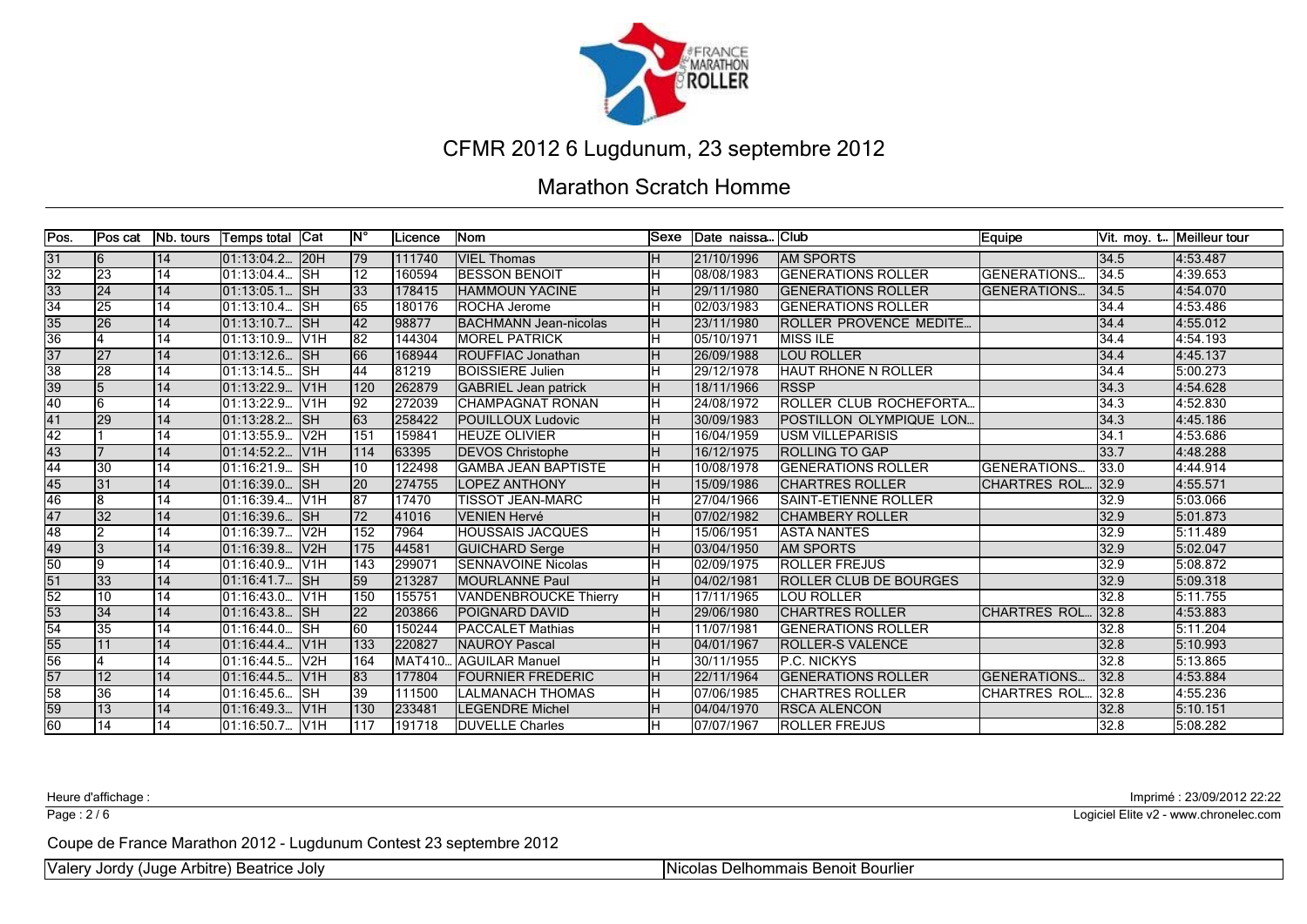

#### Marathon Scratch Homme

| Pos.                | Pos cat         | Nb. tours       | Temps total  Cat |                   | ١N°              | Licence       | Nom                            | lSexe | Date naissa | lClub.                           | Equipe              |      | Vit. moy. t Meilleur tour |
|---------------------|-----------------|-----------------|------------------|-------------------|------------------|---------------|--------------------------------|-------|-------------|----------------------------------|---------------------|------|---------------------------|
| $\overline{61}$     | <b>15</b>       | 14              | 01:16:52.4 V1H   |                   | 147              | 72171         | <b>TIRAND Jerome</b>           | Iн    | 29/11/1969  | <b>DRAC 2S</b>                   |                     | 32.8 | 5:09.739                  |
| $\overline{62}$     | $\overline{37}$ | $\overline{14}$ | 101:17:23.1      | <b>I</b> SH       | 70               | 288748        | <b>ISAMBOURG Thibaud</b>       |       | 06/07/1992  | <b>IPUC ROLLER</b>               |                     | 32.6 | 4:54.901                  |
| 63                  | 16              | 14              | 101:18:06.9      | IV1H              | 1111             | 140727        | DE COMBLES DE NAYVES B.        |       | 01/02/1969  | <b>ROLLER SKATE CLUB ANTIBE.</b> |                     | 32.3 | 5:10.546                  |
| 64                  | 38              | 14              | 01:18:29.7.      | <b>SH</b>         | 24               | 41948         | <b>IDELLEMOTTE MAXIMILIEN</b>  |       | 20/07/1990  | <b>JAM SPORTS</b>                |                     | 32.1 | 5:00.831                  |
| 65                  | 17              | 14              | 01:19:14.2.      | IV1H              | 138              | 50492         | POLIDORI Joseph                | Iн.   | 09/05/1966  | <b>IROLLING TO GAP</b>           |                     | 31.8 | 5:20.107                  |
| 66                  | 15              | 14              | 01:19:37.4       | IV <sub>2</sub> H | 176              | 23571         | MORPURGO Jean-Jacques          |       | 18/04/1962  | <b>PARIS HOCKEY CLUB</b>         |                     | 31.6 | 4:54.441                  |
| 67                  | $\overline{39}$ | 14              | 01:19:37.6.      | <b>ISH</b>        | $\overline{273}$ | 69014         | <b>ICOLLARD AURELIO</b>        |       | 16/12/91    | <b>GENERATIONS ROLLER</b>        |                     | 31.6 | 5:39.403                  |
| $\overline{68}$     | 16              | 14              | 01:19:37.9.      | V <sub>2H</sub>   | 153              | 56194         | <b>ANDREU SABATER PHILIPPE</b> |       | 08/05/1958  | <b>ROLLER SKATING HOCKEY C.</b>  |                     | 31.6 | 5:14.768                  |
| 69                  | 18              | 14              | 01:19:42.5.      | IV1H              | 123              | 82692         | <b>GAUTHIER Eric</b>           |       | 26/06/1968  | <b>POL ROLLERSKATING</b>         |                     | 31.6 | 5:12.384                  |
| 70                  | 19              | 14              | 01:19:42.7.      | IV1H              | 124              | 159125        | <b>GIRARD Christophe</b>       |       | 09/03/1963  | <b>PARIS HOCKEY CLUB</b>         |                     | 31.6 | 5:01.192                  |
| $\overline{71}$     | $\overline{20}$ | 14              | 01:19:43.4.      | IV1H              | 89               | 264955        | <b>BENOIT DIDIER</b>           | lн    | 06/06/1970  | <b>IGENERATIONS ROLLER</b>       |                     | 31.6 | 5:16.711                  |
| $\overline{72}$     | 21              | 14              | 01:20:16.5.      | V1H               | 103              | 158325        | <b>BONNET Olivier</b>          |       | 06/12/1970  | <b>DRAC 2S</b>                   |                     | 31.4 | 5:01.314                  |
| $\overline{73}$     | $\overline{22}$ | 14              | 01:20:16.8.      | V1H               | 134              | 164540        | PARVY Jean-claude              | lн    | 21/01/1963  | <b>DRAC 2S</b>                   |                     | 31.4 | 5:11.599                  |
| $\overline{(C) 74}$ | 40              | $(C)$ 14        | $(C)$ 01:17:4.   | <b>I</b> SH       | 253              | 14255         | <b>RICHARD NICOLAS</b>         |       | 10/05/86    | <b>KROKO ROLLER</b>              |                     | 0.2  | 14:39:50.431              |
| 75                  | 23              | 14              | 01:20:56.6.      | IV1H              | 139              | <b>OQL408</b> | QUIÑOA Oscar                   |       | 09/10/1976  | <b>IP.C. NICKYS</b>              |                     | 31.1 | 5:11.838                  |
| 76                  |                 | 14              | 01:20:57.9.      | V <sub>2H</sub>   | 172              | 67963         | <b>FEUTRIER Thierry</b>        |       | 14/11/1960  | <b>IROLLING TO GAP</b>           |                     | 31.1 | 5:13.692                  |
| $\overline{77}$     | 24              | 14              | 01:21:31.0.      | IV1H              | 105              | 206783        | <b>BOYER Jean-pierre</b>       | Iн    | 18/06/1969  | <b>DRAC 2S</b>                   |                     | 30.9 | 5:31.489                  |
| $\overline{78}$     | 25              | 14              | $01:21:31.3$ .   | IV <sub>1</sub> H | 102              | 255211        | <b>BELLEMIN Eric</b>           |       | 18/11/1969  | <b>KOLT</b>                      |                     | 30.9 | 5:31.353                  |
| $\overline{79}$     | 41              | 14              | 01:21:31.8       | <b>ISH</b>        | $\overline{57}$  | 221025        | LIZé Gabriel                   | Iн.   | 26/02/1990  | <b>LYON RIDERS</b>               |                     | 30.9 | 5:31.777                  |
| 80                  | $\overline{42}$ | 14              | 01:21:32.1.      | Тѕн               | 64               | 107311        | <b>REMOND Bruno</b>            |       | 15/08/1980  | <b>DRAC 2S</b>                   |                     | 30.9 | 5:09.000                  |
| 81                  | 18              | 14              | 01:21:32.2.      | V2H               | 170              | 159872        | <b>DUFER Dominique</b>         | Iн    | 24/03/1961  | <b>LOU ROLLER</b>                |                     | 30.9 | 5:17.123                  |
| $\overline{82}$     | 19              | 14              | 01:21:33.2.      | V <sub>2</sub> H  | 179              | 21129         | <b>PROTT Olivier</b>           | lн    | 10/06/1962  | <b>IUSVIILEJUIF</b>              |                     | 30.9 | 5:02.320                  |
| 83                  | 26              | 14              | 01:21:33.7.      | IV1H              | 85               | 109555        | <b>BRIET PATRICE</b>           |       | 16/01/1972  | <b>CHARTRES ROLLER</b>           | <b>CHARTRES ROL</b> | 30.9 | 4:53.808                  |
| 84                  | 43              | 14              | 01:21:33.7.      | <b>SH</b>         | 67               | 222593        | <b>RUIZ Corentin</b>           |       | 28/12/1991  | <b>ROLLER-S VALENCE</b>          |                     | 30.9 | 5:09.181                  |
| 85                  | 27              | 14              | 101:21:34.7.     | IV1H              | 88               | 201732        | <b>HAMEN ANTHONY</b>           | Iн    | 12/12/1971  | ICOLMAR AURORE ROLLER S          |                     | 30.9 | 5:33.846                  |
| 86                  | 44              | 14              | 01:21:35.3.      | <b>SH</b>         | 26               | 240530        | <b>LEGRAIS VINCENT</b>         |       | 25/09/1980  | <b>CHARTRES ROLLER</b>           | ICHARTRES ROL       | 30.9 | 5:14.356                  |
| 87                  | 45              | 14              | 01:21:35.6.      | SH                | 62               | 298176        | <b>IPEYRE Victor</b>           | Iн    | 24/08/1984  | <b>RC3V GOSSIPSKATE</b>          |                     | 30.9 | 5:31.676                  |
| 88                  | 28              | 14              | 01:21:35.8.      | V1H               | $\overline{90}$  | 275189        | İGUICHARD SEBASTIEN            |       | 20/04/1975  | <b>SAINT-ETIENNE ROLLER</b>      |                     | 30.9 | 5:16.961                  |
| 89                  | 29              | 14              | 01:21:35.8.      | IV1H              | 101              | 131493        | <b>BASTIAN Alain</b>           | lн    | 10/03/1963  | <b>CARS COLMAR</b>               |                     | 30.9 | 5:33.650                  |
| $\overline{90}$     | 10              | 14              | 01:21:36.9       | V <sub>2H</sub>   | 155              | 149802        | <b>FRENOT HENRI</b>            |       | 06/07/1961  | IAM SPORTS                       |                     | 30.9 | 5:22.879                  |

Page : 3/6

Heure d'affichage : Imprimé : 23/09/2012 22:22

Logiciel Elite v2 - www.chronelec.com

Coupe de France Marathon 2012 - Lugdunum Contest 23 septembre 2012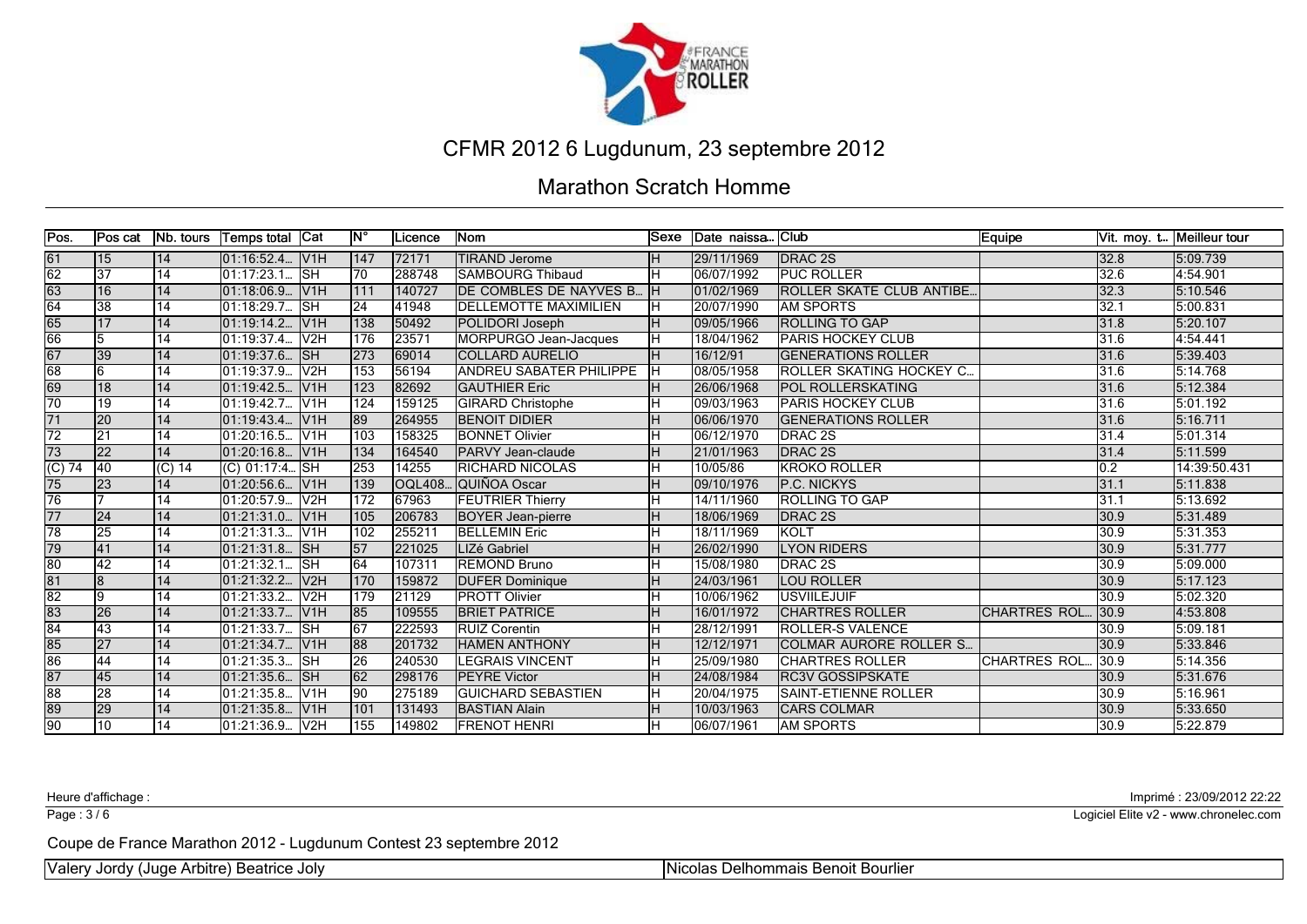

#### Marathon Scratch Homme

| Pos.             | lPos cat        | <b>Nb.</b> tours | <b>Temps total</b>   | <b>Cat</b>       | <b>IN°</b>       | Licence       | lNom                      | <b>Sexe</b> | Date naissa | lClub.                           | Equipe              |      | Vit. moy. t Meilleur tour |
|------------------|-----------------|------------------|----------------------|------------------|------------------|---------------|---------------------------|-------------|-------------|----------------------------------|---------------------|------|---------------------------|
| 91               | 30              | 14               | 01:21:37.2           | V <sub>1H</sub>  | 144              | 299531        | <b>SILVESTRE Frederic</b> |             | 24/04/2065  | <b>IGENERATIONS ROLLER</b>       |                     | 30.9 | 5:30.087                  |
| $\overline{92}$  | $\overline{31}$ | $\overline{14}$  | 01:21:37.9.          | V <sub>1H</sub>  | $\overline{141}$ | 262520        | <b>RUTALI Olivier</b>     |             | 04/11/1974  | <b>IPIBRAC ROLLER SKATING</b>    |                     | 30.9 | 5:28.768                  |
| 93               | 32              | 14               | 01:21:40.1           | V1H              | 131              | 75646         | <b>MANIABAL Hubert</b>    |             | 18/07/1967  | <b>IROLLING TO GAP</b>           |                     | 30.9 | 5:30.932                  |
| $\overline{94}$  | 33              | 14               | 01:21:42.6.          | lV1H             | 140              | 147623        | <b>ROUX Pascal</b>        |             | 27/05/1970  | <b>SAINT-ETIENNE ROLLER</b>      |                     | 30.8 | 5:34.071                  |
| $\frac{95}{96}$  | 46              | 14               | 01:21:46.4.          | lsн              | 56               | 159017        | <b>LEFORT Maël</b>        |             | 22/04/1981  | <b>IGENERATIONS ROLLER</b>       |                     | 30.8 | 5:29.566                  |
|                  | 11              | 14               | 01:21:52.0.          | V <sub>2H</sub>  | 168              | 106882        | <b>COURTOIS Christian</b> | lн          | 12/04/1953  | <b>IPUC</b>                      |                     | 30.8 | 5:24.765                  |
| 97               | 34              | 14               | [01:21:53.4]         | V <sub>1H</sub>  | 126              | 255085        | JACQUEMIN Laurent         |             | 20/05/1972  | <b>IPARIS HOCKEY CLUB</b>        |                     | 30.8 | 5:09.964                  |
| $\overline{98}$  | 47              | 14               | 01:22:41.2.          | lsн              | 36               | 235933        | <b>MASSON FREDERIC</b>    |             | 15/09/1984  | <b>GENERATIONS ROLLER</b>        |                     | 30.5 | 5:29.890                  |
| $\frac{99}{100}$ | 48              | 14               | 01:22:57.2           | SH               | 47               | 217779        | <b>DEL MONTE Benjamin</b> |             | 13/09/1983  | <b>BOISSEY ROLLER SKATING</b>    |                     | 30.4 | 5:30.335                  |
|                  | 35              | 14               | $\sqrt{01}$ :24:07.1 | lv1H             | 116              | 181523        | <b>DUPUIS Olivier</b>     |             | 16/03/1973  | <b>IROLLING TO GAP</b>           |                     | 30.0 | 5:30.040                  |
| 101              | 36              | 14               | 01:24:07.3.          | lv1H             | 98               | 295860        | <b>ALEKSANDAR Aleksic</b> | lн          | 12/09/1976  | <b>IPARIS HOCKEY CLUB</b>        |                     | 30.0 | 5:02.817                  |
| 102              | 49              | 14               | 01:24:25.7.          | <b>SH</b>        | $\overline{28}$  | 258841        | <b>IGOURDIN THOMAS</b>    |             | 22/12/1975  | <b>LE ROLLER DU TOUCH</b>        |                     | 29.8 | 5:06.352                  |
| 103              | 50              | 14               | 01:25:18.6.          | <b>SH</b>        | $\overline{54}$  | 141836        | KOZIEL Sylvain            |             | 17/05/1981  | <b>ROLLER-S VALENCE</b>          |                     | 29.5 | 5:43.492                  |
| 104              | $\overline{37}$ | 14               | 01:25:19.0.          | lV1H             | 127              | 586346        | <b>JOUVE Romain</b>       |             | 19/10/1976  | <b>IKOLT</b>                     |                     | 29.5 | 5:30.460                  |
| 105              | 38              | 14               | 01:25:19.3.          | V <sub>1H</sub>  | $ 99\rangle$     | 194543        | <b>ANDRAL Sébastien</b>   |             | 19/05/1975  | <b>JAILES SPORTIVES EUROCOP.</b> |                     | 29.5 | 5:30.762                  |
| 106              | 39              | 14               | 01:25:20.8.          | lV1H             | 145              | <b>LSS825</b> | <b>ISINTES Laureano</b>   |             | 10/07/1969  | <b>IP.C. NICKYS</b>              |                     | 29.5 | 5:16.378                  |
| 107              | 40              | 14               | 01:25:30.1.          | IV1H             | 129              | 234110        | <b>LAMBERT Grégory</b>    | lн          | 28/10/1971  | <b>LES FOUS DE LA ROULETTE</b>   |                     | 29.5 | 5:32.444                  |
| 108              | $\overline{51}$ | 14               | 01:25:32.3.          | <b>SH</b>        | 49               | 69014         | FENOGLIO Jean-brice       |             | 29/07/1978  | <b>IGENERATIONS ROLLER</b>       |                     | 29.5 | 5:34.394                  |
| $\overline{109}$ | $\overline{12}$ | 14               | [01:25:32.3]         | V <sub>2</sub> H | 166              | 147340        | <b>BAILLY Luc</b>         |             | 18/10/1962  | <b>LES FOUS DE LA ROULETTE</b>   |                     | 29.5 | 5:52.116                  |
| 110              | 41              | 14               | 01:25:32.5.          | V1H              | 149              | 256991        | TROUVé Renaud             |             | 21/08/1973  | <b>ICS BRETIGNY SUR ORGE</b>     |                     | 29.5 | 5:42.172                  |
| $111$            | 52              | 14               | 01:25:33.1.          | lsн              | 69               | 89256         | <b>SALVAN Christophe</b>  |             | 17/07/1979  | <b><i>EASY RIDERS</i></b>        |                     | 29.5 | 5:48.463                  |
| $\overline{112}$ | 53              | $\overline{14}$  | 01:25:34.3.          | <b>ISH</b>       | 61               | 298882        | <b>PETIT Ghislain</b>     |             | 15/05/1980  | Individuel                       |                     | 29.4 | 5:41.848                  |
| $\overline{113}$ | 54              | 14               | 01:25:34.9.          | <b>SH</b>        | 68               | 157243        | <b>ISALVAN Nicolas</b>    |             | 14/03/1982  | <b><i>IEASY RIDERS</i></b>       |                     | 29.4 | 5:48.674                  |
| 114              | 42              | $\overline{14}$  | 01:25:35.7.          | V <sub>1</sub> H | 252              | 300269        | <b>AUBRY JEAN-CHARLES</b> |             | 27/06/74    | PARIS UNIVERSITE CLUB-SE         |                     | 29.4 | 6:05.876                  |
| $\overline{115}$ | 55              | 14               | 01:25:35.9.          | <b>SH</b>        | $ 30\rangle$     | 101519        | <b>IGIRAUDON MATHIEU</b>  |             | 01/04/1980  | <b>CHARTRES ROLLER</b>           | <b>CHARTRES ROL</b> | 29.4 | 5:03.190                  |
| 116              | 13              | 14               | 01:25:36.3.          | V2H              | $\overline{177}$ | 164553        | <b>NUTTINCK Benoit</b>    |             | 24/05/1962  | LES FOUS DE LA ROULETTE          |                     | 29.4 | 5:49.295                  |
| $117$            | 43              | 14               | 01:25:37.4.          | V <sub>1</sub> H | 107              | 236221        | <b>CABON Philippe</b>     |             | 22/05/1964  | <b>LONGCHAMP ROLLER TEAM</b>     |                     | 29.4 | 5:49.097                  |
| 118              | 44              | 14               | 01:25:49.3.          | V1H              | 146              | 56419         | <b>THIEBAUT Philippe</b>  | lн          | 29/12/1967  | <b>SAINT-ETIENNE ROLLER</b>      |                     | 29.4 | 5:47.954                  |
| 119              | 14              | 14               | 01:26:25.8           | lv2H             | 154              | 179368        | <b>CHAPUIS PHILIPPE</b>   |             | 13/05/1947  | <b>IROC STEORUELLAN</b>          |                     | 29.2 | 5:14.591                  |
| 120              | 45              | 14               | 01:27:29.8 V1H       |                  | $\overline{84}$  | 103358        | <b>YE-SU LONG</b>         |             | 02/02/1968  | ICOLMAR AURORE ROLLER S          |                     | 28.8 | 5:04.133                  |

Page : 4/6

Heure d'affichage : Imprimé : 23/09/2012 22:22

Logiciel Elite v2 - www.chronelec.com

Coupe de France Marathon 2012 - Lugdunum Contest 23 septembre 2012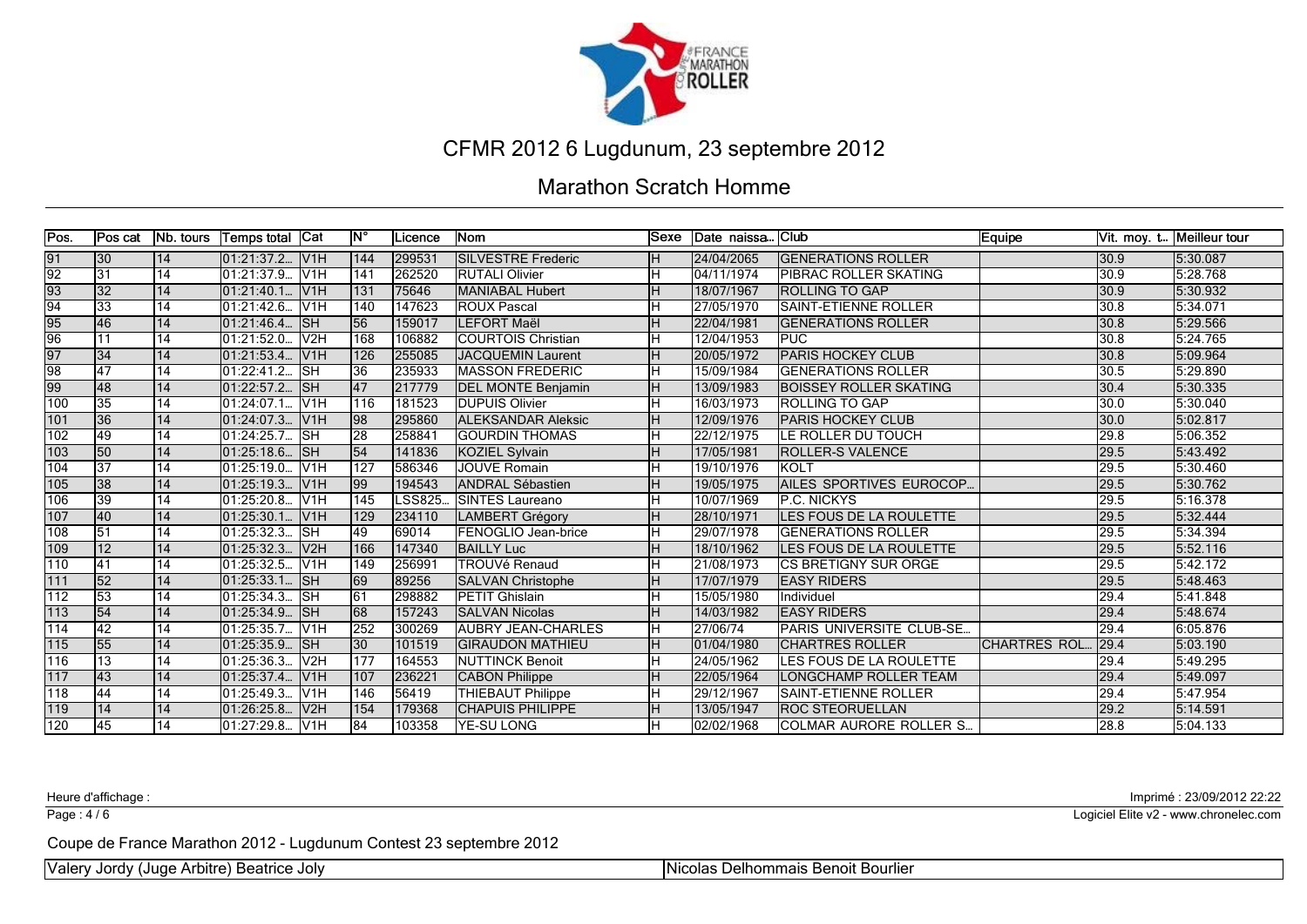

#### Marathon Scratch Homme

| Pos.             | lPos cat        | <b>INb. tours</b> | <b>Temps total</b>      | Cat               | <b>IN°</b>       | .icence       | lNom                         | lSexe | Date naissa  | lClub                            | Equipe              |      | Vit. moy. t Meilleur tour |
|------------------|-----------------|-------------------|-------------------------|-------------------|------------------|---------------|------------------------------|-------|--------------|----------------------------------|---------------------|------|---------------------------|
| $121$            | 15              | 14                | 01:29:06.5              | V <sub>2</sub> H  | 165              | 129693        | <b>AUDINET Remi</b>          |       | 09/06/1959   | ROLLER PROVENCE MEDITE           |                     | 28.3 | 5:36.129                  |
| $\overline{122}$ | 16              | $\overline{14}$   | 01:29:48.0.             | V2H               | 169              | 85421         | <b>DALMAS Philippe</b>       |       | 07/11/1960   | <b>IROLLER SKATING MONTREUI</b>  |                     | 28.1 | 5:36.863                  |
| 123              | 56              | 14                | 01:30:14.2.             | <b>SH</b>         | 171              | 216773        | <b>VAREON Bruno</b>          |       | 20/10/1981   | <b>IGENERATIONS ROLLER</b>       |                     | 27.9 | 5:29.893                  |
| 124              | 17              | 14                | 01:30:14.3.             | V <sub>2</sub> H  | 156              | 113413        | <b>CHAUVEAU GEORGES</b>      |       | 12/06/1956   | <b>IROLLER SKATING MONTREUI.</b> |                     | 27.9 | 5:50.448                  |
| $\overline{125}$ | 18              | 14                | 01:30:50.2.             | V2H               | 160              | 36918         | <b>BEDDIAF ELHADI</b>        |       | 10/01/1952   | <b>IUSM VILLEPARISIS</b>         |                     | 27.7 | 5:16.899                  |
| 126              | 46              | $\overline{14}$   | 01:31:13.5.             | IV <sub>1</sub> H | 137              | <b>NPP825</b> | <b>PINI Nestor</b>           | lн    | 31/12/1963   | <b>P.C. NICKYS</b>               |                     | 27.6 | 5:35.907                  |
| $\overline{127}$ | 57              | 14                | $01:31:13.6$ .          | lsн               | 51               | 286080        | <b>GIRON Yannick</b>         |       | 03/09/1978   | <b>ICS BRETIGNY SUR ORGE</b>     |                     | 27.6 | 5:42.706                  |
| $\overline{128}$ | 19              | 14                | 01:31:19.1              | V <sub>2</sub> H  | $\overline{173}$ | 116737        | <b>FONDART Serge</b>         |       | 20/05/1951   | P.L.P.B.                         |                     | 27.6 | 5:48.339                  |
| 129              | 58              | 14                | $\overline{01:}31:45.5$ | <b>SH</b>         | $ 29\rangle$     | 194167        | <b>HULOT DAMIEN</b>          |       | 16/02/1984   | <b>CHARTRES ROLLER</b>           | <b>CHARTRES ROL</b> | 27.5 | 5:14.467                  |
| 130              | 47              | 14                | 01:31:46.6.             | lv1H              | 106              | 117556        | <b>BRILLON Nicolas</b>       |       | 13/04/1972   | <b>IRSC CHALON</b>               |                     | 27.5 | 6:12.094                  |
| $\overline{131}$ | 59              | 14                | 01:31:47.3.             | <b>SH</b>         | 38               | 109554        | <b>GIRAUDON THOMAS</b>       |       | 01/04/1980   | <b>CHARTRES ROLLER</b>           | ICHARTRES ROL       | 27.5 | 5:32.797                  |
| 132              | 48              | 14                | 01:31:48.9.             | V <sub>1</sub> H  | 128              | 214008        | <b>JOVER Laurent</b>         |       | 03/05/1968   | <b>ROLLER SPORTS CHALON S</b>    |                     | 27.4 | 6:14.240                  |
| $\overline{133}$ | 20              | 14                | 01:31:56.3.             | V <sub>2</sub> H  | 167              | 145696        | <b>BAZILLIER Serge</b>       |       | 31/12/1957   | INDIVIDUEL                       |                     | 27.4 | 5:55.349                  |
| 134              | $\overline{21}$ | $\overline{14}$   | 01:32:15.5              | V2H               | 178              | 235459        | <b>PROST Denis</b>           | lн    | 01/01/1959   | <b>ROLLER LEDONIEN</b>           |                     | 27.3 | 6:18.799                  |
| 135              | 22              | 14                | 01:36:09.2.             | V <sub>2H</sub>   | 157              | 168323        | <b>CIBOT FRANCOIS</b>        |       | 21/08/1954   | <b>ILIMOGES ROLLER SKATING</b>   |                     | 26.2 | 5:48.178                  |
| 136              | 49              | 14                | 01:37:53.9.             | V1H               | 118              | 125495        | <b>FABER Karel alexander</b> |       | 12/08/1963   | <b>IROLLERS CLUNYSOIS</b>        |                     | 25.7 | 5:52.254                  |
| $\overline{137}$ | 60              | 14                | [01:39:05.6]            | <b>SH</b>         | 73               | 264903        | <b>YONG Nicolas</b>          |       | 13/07/1985   | <b>RSDB</b>                      |                     | 25.4 | 6:15.711                  |
| 138              | 50              | 14                | 01:39:51.7.             | V <sub>1H</sub>   | $\overline{94}$  | 297100        | LACROIX BRUNO                |       | 25-févr.-70  | Individuel                       |                     | 25.2 | 6:25.722                  |
| 139              | $\overline{51}$ | 14                | 01:41:10.2              | V1H               | $\sqrt{93}$      | 296980        | <b>LACROIX HERVE</b>         |       | 106 mai 1968 | Individuel                       |                     | 24.9 | 6:25.897                  |
| 140              | 61              | 14                | 01:41:51.7.             | <b>SH</b>         | 50               | 284135        | <b>FROISSARD Arnaud</b>      |       | 19/01/1987   | <b>IROLLER ET HOCHEY CLUB L.</b> |                     | 24.7 | 6:43.142                  |
| 141              | 23              | 14                | 01:43:21.7.             | V <sub>2H</sub>   | 1174             | 260417        | <b>FONTENOY Dominique</b>    |       | 19/02/1955   | <b>IDRAC 2S</b>                  |                     | 24.4 | 6:17.174                  |
| 142              | 24              | $\overline{14}$   | 01:48:02.4.             | V2H               | 180              | 175338        | RENAUD Jean-paul             |       | 05/01/1957   | <b>IEUROCOPTER</b>               |                     | 23.3 | 6:53.613                  |
| 143              | 25              | 14                | 01:48:59.0.             | lv2H              | 162              | 167421        | <b>GILLIG NICOLAS</b>        |       | 24/05/1955   | <b>COLMAR AURORE ROLLER S.</b>   |                     | 23.1 | 6:53.763                  |
| 144              | 62              | 13                | 01:25:21.0.             | <b>SH</b>         | 285              | 254416        | <b>DERNE Florian</b>         |       | 03/05/1988   | <b>IGENERATIONS ROLLER</b>       |                     | 29.5 | 5:54.140                  |
| $\overline{145}$ | $\overline{52}$ | 13                | 01:28:19.3              | V1H               | 136              | 195023        | <b>PERICHON Eric</b>         |       | 25/05/1963   | ROLLER-FREJUS                    |                     | 28.5 | 5:45.597                  |
| 146              | 53              | $\overline{13}$   | 01:28:49.0.             | lV1H              | 121              | 297902        | <b>GAGNIER Vincent</b>       |       | 29/04/1969   | <b>PUC ROLLER</b>                |                     | 28.4 | 5:54.641                  |
| 147              | 54              | 13                | 01:49:00.7.             | V <sub>1</sub> H  | 112              | 256706        | <b>DELORME Didier</b>        | lн    | 30/08/1972   | <b>LES FOUS DE LA ROULETTE</b>   |                     | 23.1 | 6:16.778                  |
| $\overline{148}$ | 26              | 13                | 01:49:51.5.             | V <sub>2</sub> H  | 183              | 157234        | <b>TREMEAUX Jean louis</b>   |       | 15/07/1945   | <b>ROLLING TO GAP</b>            |                     | 22.9 | 7:29.457                  |
| 149              | 55              | 12                | [01:15:13.3]            | V <sub>1</sub> H  | 122              | 100950        | <b>GAUCHIER Christian</b>    |       | 23/07/1964   | <b>GENERATIONS ROLLER</b>        |                     | 33.5 | 5:29.679                  |
| 150              | 56              | 12 <sup>2</sup>   | 01:29:19.6.             | V <sub>1H</sub>   | 110              | 110122        | <b>CICERON Stephane</b>      |       | 02/08/1971   | <b>I</b> SAINT-ETIENNE ROLLER    |                     | 28.2 | 6:37.398                  |

Page : 5/6

Heure d'affichage : Imprimé : 23/09/2012 22:22

Logiciel Elite v2 - www.chronelec.com

Coupe de France Marathon 2012 - Lugdunum Contest 23 septembre 2012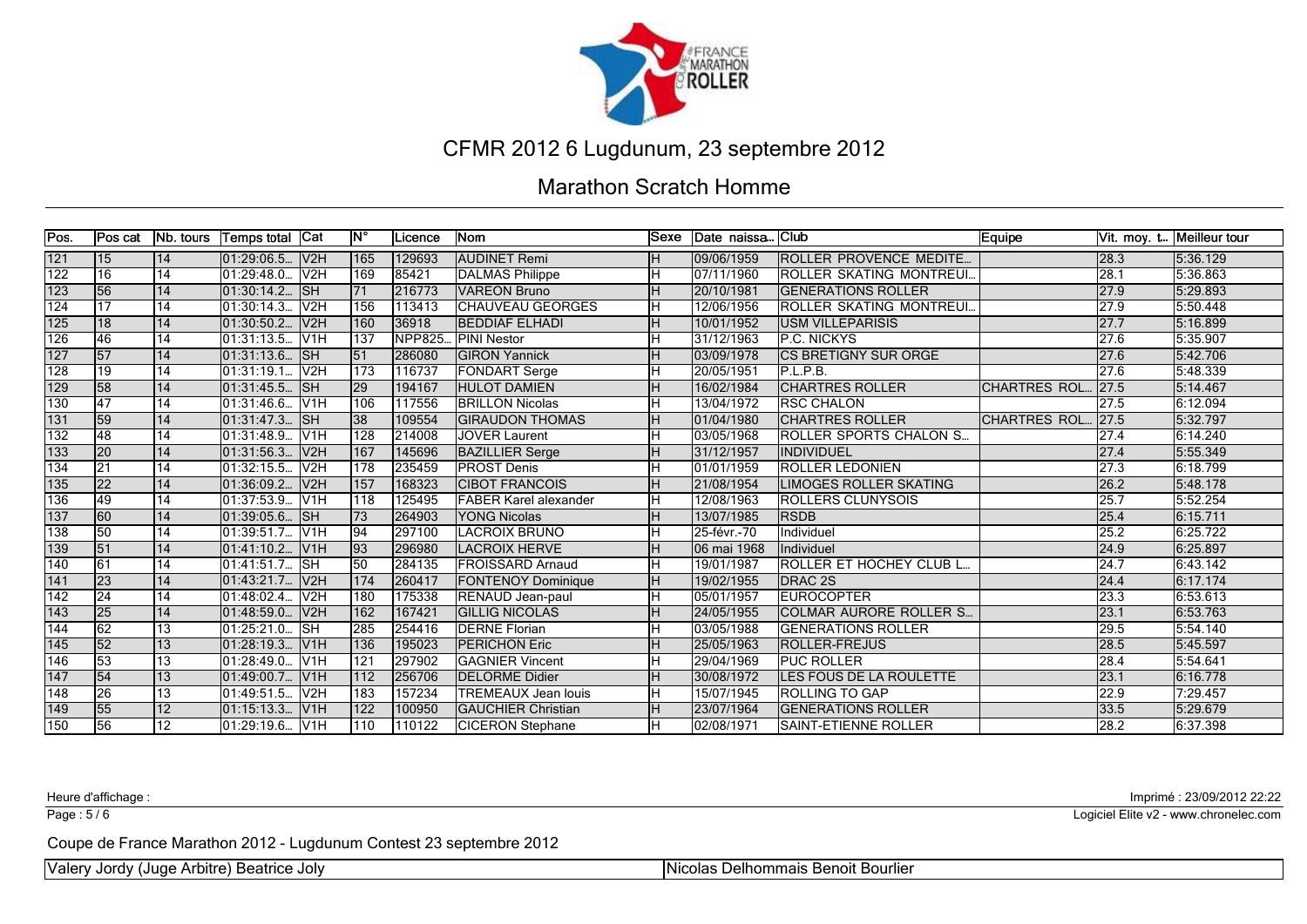

#### Marathon Scratch Homme

| Pos.             | <b>Pos cat</b> | <b>Nb. tours</b> | Temps total   Cat |                   | lN°  | Licence         | Nom                         | <b>Sexe</b> | Date naissa Club |                                  | Equipe             |       | Vit. moy. t Meilleur tour |
|------------------|----------------|------------------|-------------------|-------------------|------|-----------------|-----------------------------|-------------|------------------|----------------------------------|--------------------|-------|---------------------------|
| 151              | 57             | 11               | 100:57:11.4       | IV1H              | 186  | 148793          | <b>THIEBAULT BENOIT</b>     | ıн          | 109/10/1970      | <b>ICPB BELLEVILLE</b>           |                    | 144.1 | 4:45.412                  |
| 152              | 58             |                  | l01:02:59.4       | IV <sub>1</sub> H | 148  | 224001          | <b>TROUILLER Bruno</b>      |             | 22/01/1966       | LOU ROLLER                       |                    | 40.0  | 5:12.830                  |
| 153              | 59             | 10               | 00:55:14.2        | IV1H              | 100  | 127629          | <b>BALANDRAS Franck</b>     | IH.         | 109/09/1966      | LOU ROLLER                       |                    | 45.6  | 5:12.947                  |
| 154              | 27             | 10               | 01:14:36.9.       | V2H               | 184  | 182198          | TRINQUECOSTE Michel         |             | 30/04/1943       | <b>IROLLER BUG</b>               |                    | 33.8  | 6:48.559                  |
| 155              | 60             |                  | 01:04:24.2        | IV1H              | 142  | 218841          | <b>SAVOURNIN Christophe</b> | IH.         | 20/08/1966       | ICPB BELLEVILLE                  |                    | 39.1  | 5:59.294                  |
| 156              | 63             |                  | 00:57:14.6.       | <b>ISH</b>        | 32   | 240555          | <b>IRIVIERRE ROMARIC</b>    |             | 09/07/1983       | <b>CHARTRES ROLLER</b>           | ICHARTRES ROL      | 144.0 | 5:11.998                  |
| 157              | 28             |                  | 00:45:26.3.       | IV2H              | 171  | 33441           | <b>IDUFRENNES Bruno</b>     |             | 105/06/1958      | <b>IPOL LONGJUMEAU</b>           |                    | 55.5  | 5:31.142                  |
| 158              | 61             |                  | 00:50:09.3.       | IV <sub>1</sub> H | 155  | 1246952         | <b>IPASCALET Patrice</b>    |             | l24/07/1969      | <b>IRSC CHALON</b>               |                    | 50.2  | 6:16.975                  |
| 159              | <b>29</b>      |                  | $01:08:30.8$ .    | V2H               | 182  | 53926           | <b>ISANNIER Pascal</b>      |             | 13/12/1958       | <b>IROLLER SKATE CLUB ANTIBE</b> |                    | 36.8  | 7:38.703                  |
| 160              | 62             |                  | 00:21:12.3.       | IV1H              | 191  | 72872           | <b>LABONNE DAVID</b>        |             | 11/07/1971       | IUSM VILLEPARISIS                |                    | 118.8 | 5:01.961                  |
| 161              | 30             |                  | 00:24:13.5        | IV2H              | 159  | 197715          | <b>IDUBOSC DIDIER</b>       |             | 13/08/1960       | LONGCHAMP ROLLER TEAM            | Longchamp Rolle    | 104.0 | 5:48.934                  |
| 162              | 63             |                  | 00:29:35.4        | IV <sub>1</sub> H | 125  | 1264139         | <b>GOUPIL Frederic</b>      |             | 123/04/1968      | <b>ZONE 4 ROLLER</b>             |                    | 85.2  | 6:17.397                  |
| $\overline{163}$ | 64             |                  | 00:15:11.3. ISH   |                   | 14   | 68466           | DONZEL ALEXANDRE            |             | 04/05/1986       | PARIS UNIVERSITE CLUB-SE         | <b>IPUC Roller</b> | 165.9 | 4:54.566                  |
| 164              | 64             |                  | 00:15:57.2.       | IV <sub>1</sub> H | 132  | 273913          | <b>IMAUGER Frédéric</b>     |             | 23/06/1968       | IRSCA ALENCON                    |                    | 158.0 | 5:09.442                  |
| 165              | 31             |                  | 00:20:31.5.       | V2H               | l281 | 175433          | <b>WATRIN Dominique</b>     |             | 22/01/1958       | <b>HOCKEY CLUB LEDONIEN</b>      |                    | 122.8 |                           |
| 166              | 65             |                  | 00:10:07.2        | <b>I</b> SH       | 284  | <b>INLLUS03</b> | <b>MAILLY PIERRE</b>        |             | 16/11/77         |                                  |                    | 249.0 | 5:00.960                  |
| 167              | 66             |                  | 00:11:38.7  SH    |                   | 148  | 1247843         | <b>EYRAUD Clément</b>       |             | 10/05/1982       | ISAINT-ETIENNE ROLLER            |                    | 216.4 | 5:34.199                  |
| 168              | 32             |                  | 00:15:37.2.       | V2H               | 163  | 247045          | <b>BOSSY JEAN LUC</b>       |             | 124/03/1954      | IPLANETE ROLLER 66               |                    | 161.3 | 7:10.314                  |
| 169              | 65             |                  | 00:04:36.6        | IV1H              | 115  | 118215          | <b>IDUCREUX Damien</b>      |             | 108/01/1972      | <b>GENERATIONS ROLLER</b>        |                    | 546.5 | 4:36.649                  |

Page : 6/6

Heure d'affichage : Imprimé : 23/09/2012 22:22

Logiciel Elite v2 - www.chronelec.com

Coupe de France Marathon 2012 - Lugdunum Contest 23 septembre 2012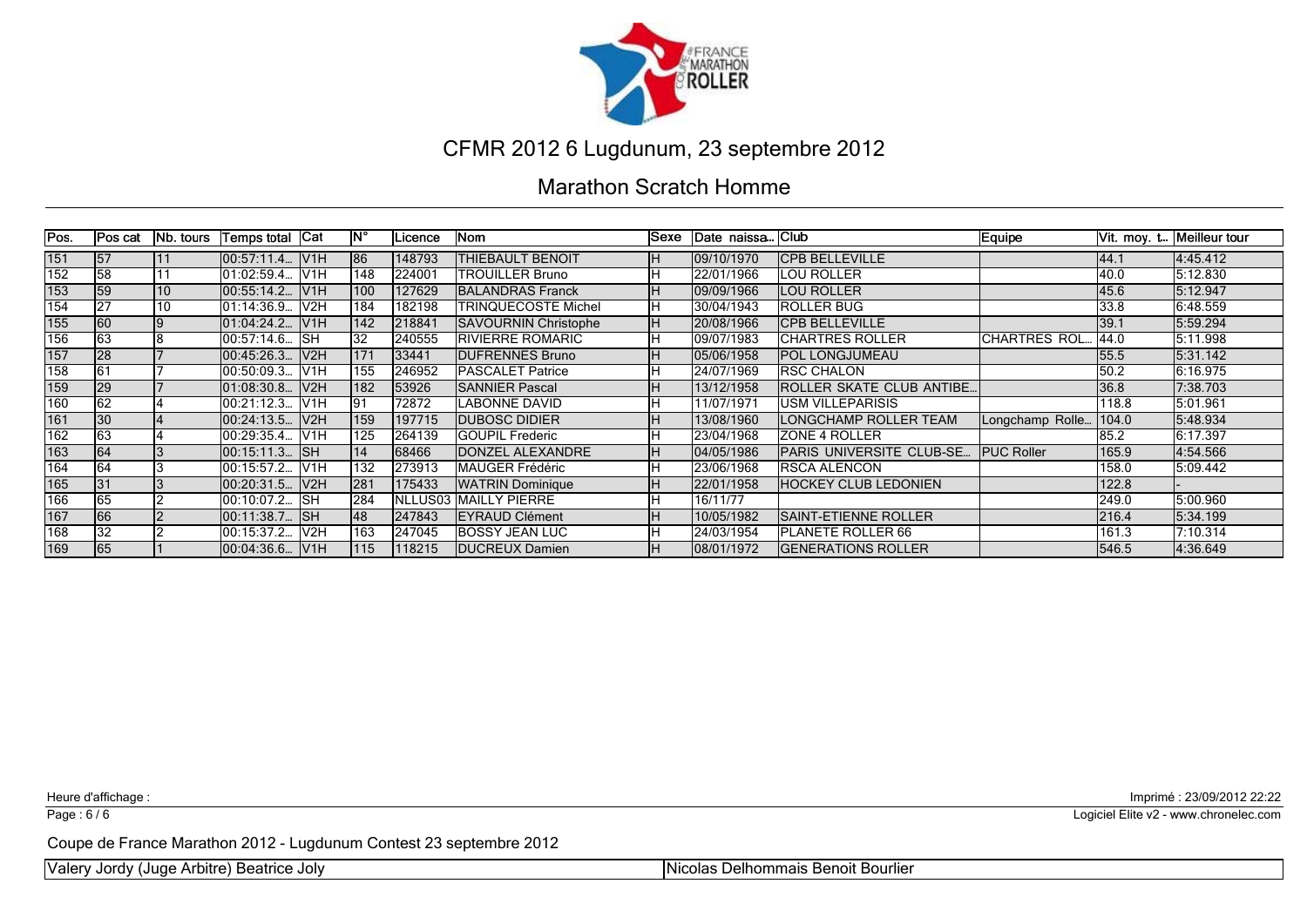

#### Course Loisir 7 tours 21km Scratch Femme

| Pos.            | lPos cat        | Nb. tours | Temps total Cat        |             | <b>IN°</b>       | Licence | lNom                        | lSexe | Date naissa Club |                                 | Equipe |                   | Vit. moy. t Meilleur tour |
|-----------------|-----------------|-----------|------------------------|-------------|------------------|---------|-----------------------------|-------|------------------|---------------------------------|--------|-------------------|---------------------------|
|                 |                 |           | 00:39:53.5  MF         |             | 327              | 125394  | <b>WILLAUME Margaux</b>     |       | 22/01/1997       | <b>IBISCHHEIM SPEED SKATING</b> |        | 31.6              | 5:24.340                  |
| $\overline{2}$  | Iゥ              |           | 00:39:55.2.            | <b>MF</b>   | $\overline{321}$ | 120790  | ALLIAUD Joséphine           |       | 28/02/1997       | <b>ROLLER REILLANNAIS</b>       |        | 31.6              | 5:24.241                  |
|                 |                 |           | 00:41:53.4             | 16 AN., 244 |                  | 142237  | <b>SOUTERENE CECILE</b>     |       | 12/04/94         | <b>LOU ROLLER</b>               |        | 30.1              | 5:24.278                  |
|                 |                 |           | 00:41:55.4.            | <b>IMF</b>  | 322              | 171550  | <b>BALANDRAS Louisiane</b>  |       | 04/04/1997       | <b>LOU ROLLER</b>               |        | 30.1              | 5:24.539                  |
| $\overline{5}$  |                 |           | 00:44:02.4             | <b>IMF</b>  | 324              | 162248  | LASEURE Capucine            |       | 27/03/1998       | <b>LOU ROLLER</b>               |        | 28.6              | 5:37.505                  |
| 6               | 12              |           | 00:44:12.4.            | 16 AN 357   |                  | 21030   | <b>JAMAUX Adeline</b>       |       | 07/04/1992       | <b>JSCOULAINES</b>              |        | 28.5              | 6:04.510                  |
|                 |                 |           | 00:44:22.4.            | 16 AN 363   |                  | 29319   | LEVILLAIN Aurélie           |       | 07/05/1990       | <b>IRSC CONNERRE</b>            |        | 28.4              | 6:08.200                  |
| $\overline{8}$  |                 |           | 00:46:13.7             | 16 AN 266   |                  |         | <b>DIONGUE ANTA-CAMILLE</b> |       | 03/04/98         |                                 |        | $\sqrt{27.3}$     | 5:41.314                  |
| $\overline{9}$  |                 |           | 00:46:18.3.            | 16 AN 371   |                  | 264957  | <b>PULL Aude</b>            |       | 28/10/1990       | <b>IGENERATIONS ROLLER</b>      |        | 27.2              | 6:06.141                  |
| 10              |                 |           | 00:46:24.5.            | 16 AN 361   |                  | 181169  | <b>LASEURE Philippe</b>     |       | 20/01/1966       | <b>LOU ROLLER</b>               |        | 27.1              | 6:32.070                  |
| 11              |                 |           | 00:46:40.6.            | 16 AN 263   |                  |         | <b>EUVRARD FANNIE</b>       |       | 13/07/82         |                                 |        | 27.0              | 6:09.254                  |
| 12              | 8               |           | 00:48:16.3.            | 16 AN 352   |                  | 279507  | <b>GUERIN Anne</b>          |       | 07/05/1981       | <b>PUC ROLLER</b>               |        | 26.1              | 6:09.738                  |
| $\overline{13}$ | l9              |           | 00:48:24.7.            | 16 AN 373   |                  | 171148  | <b>ROVERSO Pascale</b>      |       | 06/01/1962       | <b>MONTPELLIER FUNNY RIDERS</b> |        | 26.0              | 6:19.748                  |
| 14              |                 |           | 00:50:08.6.            | MF          | 325              | 181406  | <b>MARCHE Ophélie</b>       |       | 18/06/1998       | <b>LOU ROLLER</b>               |        | 25.1              | 6:09.544                  |
| 15              | 10              |           | 00:50:19.9.            | 16 AN 342   |                  | 234349  | <b>CHILLE</b> Lucrezia      |       | 09/09/1980       | <b>IROLLER CLUB COMPIEGNE</b>   |        | 25.0              | 6:09.342                  |
| 16              | 6               |           | 00:52:18.0             | MF          | 323              | 152503  | <b>GAUBERT Lucille</b>      |       | 23/02/1997       | <b>LOU ROLLER</b>               |        | 24.1              | 5:59.854                  |
| 17              |                 |           | 00:53:13.5.            | 16 AN 351   |                  | 192819  | <b>GROS Mireille</b>        |       | 21/08/1961       | <b>ROLLER CLUB NIVERNAIS</b>    |        | $\sqrt{23.7}$     | 6:52.120                  |
| $\overline{18}$ | 12              |           | 00:53:32.6             | 16 AN 339   |                  | 155697  | <b>BOURLIER Solene</b>      |       | 06/07/1991       | <b>LOU ROLLER</b>               |        | 23.5              | 7:02.022                  |
| 19              | 13              |           | 00:54:12.0.            | 16 AN 336   |                  | 275891  | <b>BACHELIN Christel</b>    |       | 26/04/1968       | <b>VERCORS MACADAM ROLLER</b>   |        | 23.2              | 7:30.681                  |
| $\overline{20}$ | 14              |           | 00:54:34.0.            | 16 AN 354   |                  | 251701  | <b>HOMMET Valérie</b>       |       | 21/11/1966       | <b>ROLLER ET HOCHEY CLUB L</b>  |        | $\overline{23.1}$ | 7:10.546                  |
| $\overline{21}$ | 15              |           | 00:55:12.9.            | 16 AN 356   |                  | 241398  | <b>IZAL Isabelle</b>        |       | 04/04/1972       | <b>INDIVIDUEL</b>               |        | 22.8              | 7:28.350                  |
| $\overline{22}$ | 16              |           | 00:55:24.0             | 16 AN 345   |                  | 278684  | <b>DONADIEU Veronique</b>   |       | 23/05/1967       | <b>SAINT-ETIENNE ROLLER</b>     |        | 22.7              | 6:40.831                  |
| $\overline{23}$ | 17              |           | 00:57:13.1.            | 16 AN 353   |                  | 271675  | HAOT LEMHACHHECHE Fati      |       | 20/05/1976       | <b>IRANDONNEE</b>               |        | 22.0              | 7:32.482                  |
| $\overline{24}$ | 18              |           | 00:57:13.1.            | 16 AN 370   |                  |         | PUGNIET-BOECK Heidi         |       | 09/12/1968       |                                 |        | 22.0              | 7:37.714                  |
| $\overline{25}$ | $\overline{19}$ |           | 00:57:55.3.            | 16 AN 344   |                  | 225457  | <b>DECOSTER Françoise</b>   |       | 09/02/1965       | <b>ROLLER REILLANNAIS</b>       |        | 21.8              | 7:58.650                  |
| $\overline{26}$ | 20              |           | 00:58:18.9.            | 16 AN 1350  |                  | 168914  | GOUPIL Marie-geneviève      |       | 12/07/1971       | <b>IZONE 4 ROLLER</b>           |        | $\sqrt{21.6}$     | 7:00.674                  |
| 27              | 21              |           | 00:58:36.2.            | 16 AN 343   |                  | 291732  | <b>CREUSOT Gaelle</b>       |       | 27/02/1978       | <b>ILES FOUS DE LA ROULETTE</b> |        | 21.5              | 7:56.689                  |
| $\overline{28}$ | $\overline{22}$ |           | 00:58:36.4.            | 16 AN 1348  |                  | 139875  | <b>GENIAUX Florence</b>     |       | 30/03/1971       | LES FOUS DE LA ROULETTE         |        | 21.5              | 7:56.799                  |
| 29              | 23              |           | 00:59:56.1             | 16 AN  334  |                  | 154473  | <b>ARTHAUD Chantal</b>      |       | 10/02/1966       | <b>VERCORS MACADAM ROLLER</b>   |        | 21.0              | 7:31.576                  |
| $\overline{30}$ | 24              |           | 01:00:00.6. 16 AN. 347 |             |                  | 248610  | <b>IFENOGLIO Stéline</b>    |       | 19/04/1983       | <b>GENERATIONS ROLLER</b>       |        | 21.0              | 7:49.737                  |

Page : 1/2

Heure d'affichage : Imprimé : 23/09/2012 22:37

Logiciel Elite v2 - www.chronelec.com

Coupe de France Marathon 2012 - Lugdunum Contest 23 septembre 2012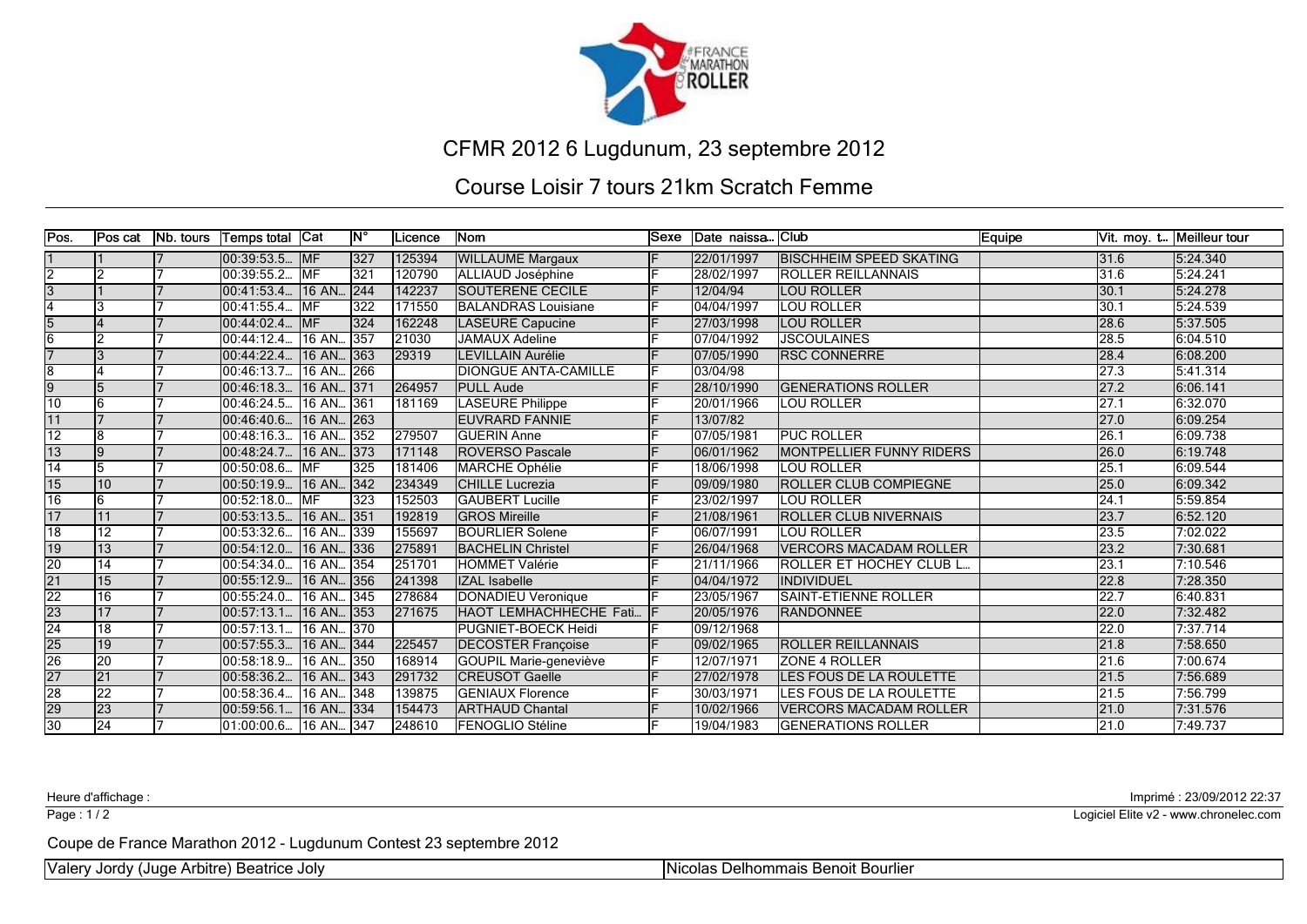

#### Course Loisir 7 tours 21km Scratch Femme

| Pos.            | Pos cat         | <b>Nb. tours</b> | Temps total Cat   |                   | ١N° | Licence | Nom                         | Sexe Date naissa Club |                               | Equipe |       | Vit. moy. t Meilleur tour |
|-----------------|-----------------|------------------|-------------------|-------------------|-----|---------|-----------------------------|-----------------------|-------------------------------|--------|-------|---------------------------|
| 31              |                 |                  | $[01:00:53.4]$ MF |                   | 326 |         | <b>RIGAL Lou</b>            | 10/09/1998            |                               |        | 20.7  | 8:05.247                  |
| $\overline{32}$ | 25              |                  | 01:00:55.6.       | 16 AN 360         |     | 265309  | <b>LARCY Catherine</b>      | 19/08/1961            | <b>VERCORS MACADAM ROLLER</b> |        | 20.7  | 8:12.084                  |
| 33              | 26              |                  | [01:01:02.1]      | 16 AN 367         |     | 232761  | MIQUET Joelle               | 27/05/1954            | <b>AVIGNON ROLLER SKATING</b> |        | 20.6  | 7:52.654                  |
| $\overline{34}$ | 127             |                  | 01:01:15.0.       | 16 AN <b>3</b> 35 |     | 203236  | <b>BACHELET Domingue</b>    | 104/10/1961           | <b>RSC CHALON</b>             |        | 20.6  | 7:45.907                  |
| 35              | 28              |                  | 101:01:43.3       | $16$ AN 368       |     |         | <b>MORFIN Audrey</b>        | 08/12/1981            |                               |        | 20.4  | 18:18.114                 |
| 36              | 29              |                  | l01:01:43.4       | 16 AN 341         |     | 122545  | ICERETTA Anne               | 15/03/1982            | ROLLER PROVENCE MEDITE        |        | 20.4  | 7:52.557                  |
| $\overline{37}$ | $\overline{30}$ |                  | [01:02:52.6]      | 16 AN 248         |     |         | <b>GARCIA EMMA</b>          | 18/02/96              |                               |        | 20.0  | 7:59.517                  |
| 38              | 131             |                  | 01:03:16.2        | 16 AN 359         |     | 213864  | <b>LAINEAU Christine</b>    | 17/01/2068            | ROLLER CLUB DE BOURGES        |        | 19.9  | 8:23.253                  |
| 39              | 32              |                  | 01:04:26.7        | $16$ AN 249       |     |         | <b>GARCIA MAITE</b>         | 26/07/94              |                               |        | 19.6  | 7:59.642                  |
| 40              | 33              |                  | 01:04:57.4        | 16 AN 355         |     |         | HORáKOVá Miroslava          | 16/01/1989            |                               |        | 19.4  | 8:19.780                  |
| 41              | 34              |                  | 101:07:24.4       | 16 AN 376         |     | 188081  | <b>VIVES Béatrice</b>       | 24/03/1958            | <b>KROKO ROLLER</b>           |        | 18.7  | 9:04.666                  |
| 42              | l35             |                  | [01:10:55.7]      | 16 AN 364         |     |         | LIARD Lauranne              | 23/04/1986            |                               |        | 17.8  | 9:06.033                  |
| 43              | 36              |                  | [01:15:59.5]      | 16 AN 346         |     |         | <b>FAVREAU Celine</b>       | 07/02/1986            |                               |        | 16.6  | 9:43.552                  |
| 44              | 37              |                  | l01:06:19.4       | 16 AN 366         |     | 282479  | MAURIN Helene               | 14/06/1964            | KROKO ROLLER                  |        | 19.0  | 9:28.231                  |
| 45              |                 |                  | [01:14:53.6]      | <b>IMF</b>        | 274 |         | ARNOULD CHARLOTTE           | 101/11/98             |                               |        | 16.8  | 8:54.023                  |
| 46              | 38              |                  | 00:38:58.2        | 16 AN 279         |     |         | <b>COUTURIER EMMANUELLE</b> | 07/04/72              |                               |        | 32.3  | 9:12.943                  |
| 47              | 39              |                  | [00:13:44.5]      | 16 AN 358         |     | 63029   | JOLIVET Alexandra           | 29/06/1972            | <b>PUC ROLLER</b>             |        | 91.7  | 6:37.932                  |
| 48              | 140             |                  | 00:08:38.8        | 16 AN 365         |     | 291276  | <b>MARQUES Virginie</b>     | 103/01/1983           | <b>GENERATIONS ROLLER</b>     |        | 145.7 | 8:38.825                  |

Page : 2/2

Heure d'affichage : Imprimé : 23/09/2012 22:37

Logiciel Elite v2 - www.chronelec.com

Coupe de France Marathon 2012 - Lugdunum Contest 23 septembre 2012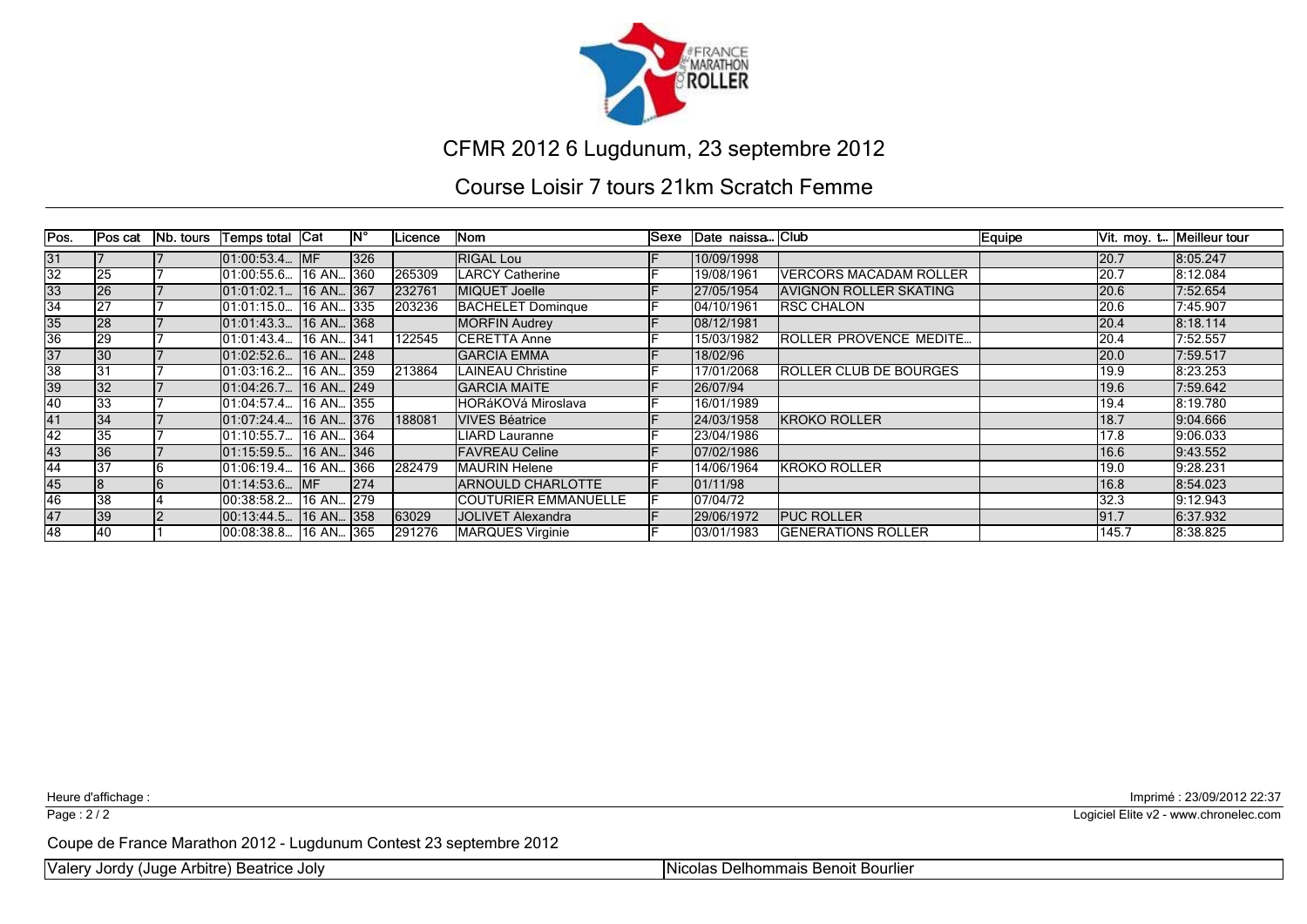

#### Course Loisir 7 tours 21km Scratch Hommr

| Pos.                               | Pos cat         | <b>Nb.</b> tours | ∣Temps total  Cat      |             | $\mathsf{IN}^{\circ}$ | ILicence | lNom                       | lSexe | Date naissa Club |                                  | Equipe |      | Vit. moy. t Meilleur tour |
|------------------------------------|-----------------|------------------|------------------------|-------------|-----------------------|----------|----------------------------|-------|------------------|----------------------------------|--------|------|---------------------------|
|                                    |                 |                  | [00:36:59.3]           | <b>IMG</b>  | 328                   | 85125    | <b>BLANC Olivier</b>       |       | 08/02/1997       | <b>ICPB BELLEVILLE</b>           |        | 34.1 | 4:50.539                  |
| $\overline{2}$                     | l2              |                  | 00:37:46.1             | lMG         | 1332                  | 136021   | PEDICONE Doucelin          |       | 05/03/1998       | <b>JAM SPORTS</b>                |        | 33.4 | 5:04.055                  |
| $\overline{3}$                     |                 |                  | 00:37:46.2.            | <b>IMG</b>  | 1333                  | 172334   | <b>THIEBAULT Valentin</b>  | M     | 19/07/1998       | <b>CPB BELLEVILLE</b>            |        | 33.4 | 5:04.214                  |
|                                    |                 |                  | l00:38:37.2            | 16 AN 421   |                       | 274405   | <b>HAMET Alexandre</b>     |       | 31/05/1984       | <b>AILES SPORTIVES EUROCOP.</b>  |        | 32.6 | 5:15.715                  |
| $\overline{5}$                     |                 |                  | 100:38:43.4            | lMG.        | 331                   | 126103   | <b>PASTERNAK Joseph</b>    | M     | 15/01/1997       | <b>IROLLER REILLANNAIS</b>       |        | 32.5 | 5:15.766                  |
| $\overline{6}$                     |                 |                  | $00:40:01.1$           | 16 AN       | $\sqrt{443}$          |          | <b>MONGIOJ Franco</b>      | М     | 12/06/1969       |                                  |        | 31.5 | 5:18.670                  |
|                                    |                 |                  | 00:40:15.4  16 AN  428 |             |                       | 132944   | <b>LASSALE Luc</b>         |       | 11/02/1985       | <b>ROLLER REILLANNAIS</b>        |        | 31.3 | 5:21.533                  |
| Ιø                                 |                 |                  | l00:41:10.6            | 16 AN 256   |                       |          | <b>GOY Vincent</b>         |       | 27/05/91         |                                  |        | 30.6 | 9.704                     |
| $\overline{9}$                     |                 |                  | 00:41:43.9.            | 16 AN 414   |                       | 234351   | <b>FENET-GARDE Thomas</b>  | M     | 20/10/1980       | <b>IROLLER CLUB COMPIEGNE</b>    |        | 30.2 | 5:24.835                  |
| $\overline{10}$                    |                 |                  | 00:41:52.2             | 16 AN 430   |                       | 159337   | <b>LE COQ Manuel</b>       |       | 04/03/1986       | <b>I</b> LOU ROLLER              |        | 30.1 | 5:22.231                  |
| 11                                 |                 |                  | 00:41:59.0.            | 16 AN 459   |                       | 270040   | <b>TCHA Tchia</b>          |       | 26/12/1986       | <b>MONTPELLIER FUNNY RIDERS</b>  |        | 30.0 | 5:24.462                  |
| $\overline{12}$                    | 18              |                  | 00:42:10.4             | 16 AN., 431 |                       |          | <b>ECLERC Benoît</b>       |       | 27/01/1984       |                                  |        | 29.9 | 5:30.681                  |
| $\overline{13}$                    | Ι9              |                  | $00:42:11.5$ .         | 16 AN., 245 |                       | 252978   | <b>LACROIX CLEMENT</b>     |       | 02/09/91         |                                  |        | 29.9 | 5:38.833                  |
| $\overline{14}$                    | 10              |                  | 00:42:12.0.            | 16 AN       | 400                   |          | <b>CHAUMIER Denis</b>      |       | 06/04/1974       |                                  |        | 29.9 | 5:45.966                  |
| 15                                 | 11              |                  | 00:42:27.2.            | 16 AN 272   |                       |          | <b>BARON Olivier</b>       |       | 13/12/67         |                                  |        | 29.7 | 5:46.646                  |
| $\overline{16}$                    | 12              |                  | 00:42:46.1             | 16 AN       | 283                   |          | <b>MOUNIER JEAN PAUL</b>   |       |                  |                                  |        | 29.5 | 4.467                     |
| 17                                 | $\overline{13}$ |                  | 00:43:32.4.            | 16 AN 261   |                       |          | <b>VIGOUROUX Alexandre</b> |       | 29/05/89         |                                  |        | 28.9 | 5:22.975                  |
| $\overline{18}$                    | 14              |                  | 00:43:44.2.            | 16 AN 388   |                       | 129052   | <b>BEURIER Antoine</b>     |       | 14/05/1996       | <b>ROLLER BUG</b>                |        | 28.8 | 5:24.365                  |
| $\overline{19}$                    | 15              |                  | 100:44:02.4            | 16 AN., 258 |                       | 264903   | <b>YONG Nicolas</b>        |       | 13/07/85         |                                  |        | 28.6 | 5:30.505                  |
| $\frac{20}{21}$                    | 16              |                  | 00:44:09.0.            | 16 AN 445   |                       | 132867   | <b>PERRON Olivier</b>      |       | 12/07/1966       | <b>ZONE 4 ROLLER</b>             |        | 28.5 | 5:57.134                  |
|                                    | 17              |                  | 100:44:14.6.           | 16 AN., 448 |                       | 299272   | <b>PICARD Thomas</b>       |       | 14/11/1983       | <b>IMONTPELLIER FUNNY RIDERS</b> |        | 28.5 | 5:45.434                  |
| $\overline{22}$                    | 18              |                  | 00:44:15.0             | 16 AN 441   |                       | 292663   | MICHAELY Benoit            |       | 09/06/1995       |                                  |        | 28.5 | 5:47.047                  |
| $\frac{1}{23}$ $\frac{23}{25}$     | 19              |                  | 00:44:16.1.            | 16 AN 466   |                       |          | ZOLADEK Jerzy              |       | 21/01/1955       |                                  |        | 28.5 | 5:47.632                  |
|                                    | 20              |                  | 00:44:20.9.            | 16 AN 270   |                       |          | <b>ANDIER REGIS</b>        |       | 15/07/83         |                                  |        | 28.4 | 5:47.231                  |
|                                    | $\overline{21}$ |                  | 00:44:24.4             | 16 AN 456   |                       | 214169   | <b>ROMEU Alain</b>         |       | 23/01/1966       | <b>LES NORDIKS DE TOURAINE</b>   |        | 28.4 | 6:10.942                  |
| $\overline{26}$                    | $\overline{22}$ |                  | 00:45:56.7.            | 16 AN 437   |                       | 275394   | MARQUET Grégory            | ΙM    | 17/02/1980       | <b>I</b> SAINT-ETIENNE ROLLER    |        | 27.4 | 6:18.459                  |
| 27                                 | 23              |                  | 00:45:57.8.            | 16 AN 449   |                       | 153071   | <b>PONCE Romain</b>        |       | 22/12/1979       | <b>IROLLER REILLANNAIS</b>       |        | 27.4 | 5:48.720                  |
| $\frac{28}{28}$<br>$\frac{29}{30}$ | 24              |                  | 00:45:57.9.            | 16 AN 454   |                       | 235821   | <b>RIUS Henry</b>          |       | 17/10/1964       | lkroko roller                    |        | 27.4 | 6:07.915                  |
|                                    |                 |                  | 00:45:58.4.            | <b>IMG</b>  | 330                   | 235144   | <b>LECOMTE Kyle</b>        |       | 23/04/1998       | <b>ROLLER PROVENCE MEDITE</b>    |        | 27.4 | 6:08.076                  |
|                                    | 25              |                  | 00:46:15.4  16 AN  390 |             |                       | 274096   | <b>BLANCART</b> Patrice    |       | 09/05/1971       | <u>IVERCORS MACADAM ROLLER</u>   |        | 27.2 | 6:21.982                  |

Page : 1/4

Heure d'affichage : Imprimé : 23/09/2012 22:36

Logiciel Elite v2 - www.chronelec.com

Coupe de France Marathon 2012 - Lugdunum Contest 23 septembre 2012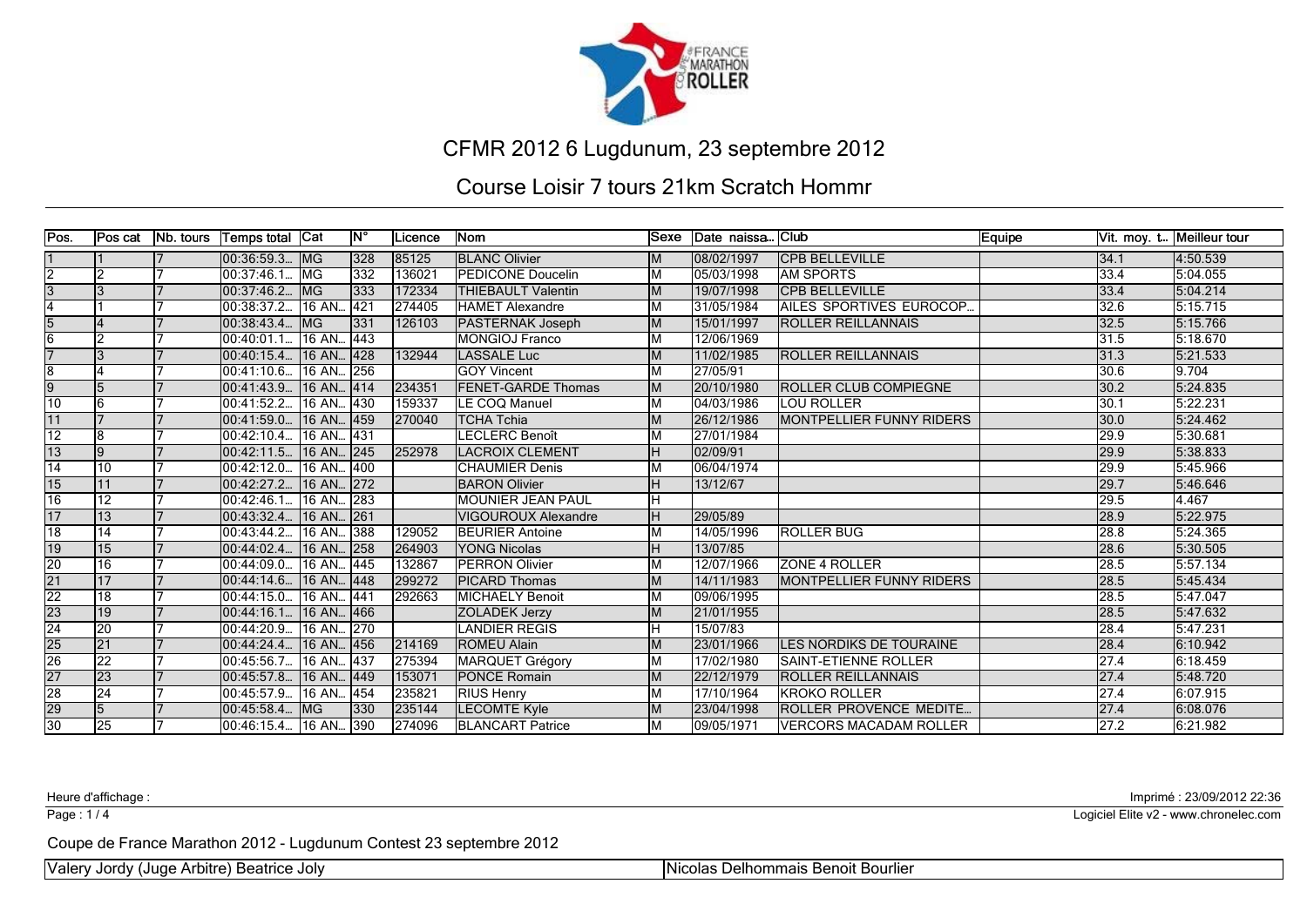

#### Course Loisir 7 tours 21km Scratch Hommr

| Pos.                               | Pos cat         | Nb. tours | ∣Temps total  Cat      |             | <b>IN°</b>       | <b>Licence</b> | lNom                      | Sexe | Date naissa Club |                                 | Equipe |                   | Vit. moy. t Meilleur tour |
|------------------------------------|-----------------|-----------|------------------------|-------------|------------------|----------------|---------------------------|------|------------------|---------------------------------|--------|-------------------|---------------------------|
| $\frac{31}{32}$ $\frac{32}{33}$    | 26              |           | [00:46:15.7]           | 16 AN 426   |                  | 182813         | <b>KERBRAT Stéphane</b>   |      | 01/02/1978       | <b>PUC ROLLER</b>               |        | 27.2              | 5:49.056                  |
|                                    | 27              |           | 00:46:16.5             | 16 AN       | 425              |                | <b>JARDY Patrick</b>      |      | 03/04/1971       |                                 |        | 27.2              | 6:20.939                  |
|                                    | 28              |           | 00:46:18.1.            | 16 AN 280   |                  |                | <b>MEUNIER CHRISTIAN</b>  |      | 07/04/1960       |                                 |        | 27.2              | 6:38.115                  |
| $\overline{34}$                    | 29              |           | 00:46:18.5             | 16 AN 440   |                  | 221436         | <b>IMEULLENET Patrice</b> |      | 01/10/1954       | IROLLER HOCKEY CLUB LED         |        | 27.2              | 6:17.851                  |
| $\frac{35}{36}$                    | 30              |           | 100:46:45.6            | 16 AN       | 1460             | 263111         | <b>TEYSSIER Sebastien</b> | M    | 06/08/1976       | <b>LOU ROLLER</b>               |        | 26.9              | 5:19.350                  |
|                                    | $\overline{31}$ |           | 00:47:47.0.            | 16 AN 398   |                  | 119772         | <b>BRUN Gilles</b>        |      | 20/12/1966       | <b>ROLLER REILLANNAIS</b>       |        | 26.4              | 6:36.513                  |
| $\frac{37}{38}$<br>$\frac{39}{40}$ | 32              |           | 00:47:47.5.            | 16 AN., 278 |                  |                | <b>RANDLE Sebastien</b>   |      | 02/05/82         |                                 |        | 26.4              | 6:36.623                  |
|                                    | 33              |           | l00:48:21.8            | 16 AN 439   |                  | 249268         | MATIGNON Frederic         |      | 20/08/1974       | <b>MONTPELLIER FUNNY RIDERS</b> |        | 26.1              | 6:08.883                  |
|                                    | 34              |           | 100:48:22.7            | 16 AN., 402 |                  | 288979         | <b>COUTURIER Thierry</b>  | M    | 12/12/1970       | <b>VERCORS MACADAM ROLLER</b>   |        | 26.0              | 6:40.234                  |
|                                    | 35              |           | 00:48:25.2             | 16 AN 246   |                  |                | <b>VIREL Laurent</b>      |      | 23/08/60         |                                 |        | 26.0              | 6:34.243                  |
| 41                                 | $\overline{36}$ |           | 00:48:29.0             | 16 AN 255   |                  |                | <b>PETIT Thierry</b>      |      | 09/05/64         |                                 |        | 26.0              | 6:42.643                  |
| $\overline{42}$                    | $\overline{37}$ |           | 00:48:31.2.            | 16 AN 396   |                  | 262916         | <b>BRES</b> Serge         |      | 23/08/1956       | <b>AVIGNON ROLLER SKATING</b>   |        | 26.0              | 6:39.501                  |
| $\frac{43}{44}$                    | 38              |           | 00:49:01.5             | 16 AN 444   |                  | 299273         | NICOLAS Gwendal           |      | 21/12/1990       | <b>MONTPELLIER FUNNY RIDERS</b> |        | 25.7              | 6:06.616                  |
|                                    | 39              |           | 00:49:07.8.            | 16 AN       | 384              | 200650         | <b>AVRIL Nicolas</b>      |      | 25/06/1975       | <b>I</b> SAINT-ETIENNE ROLLER   |        | 25.6              | 6:27.096                  |
| $\frac{45}{46}$                    | 40              |           | 00:49:23.7.            | 16 AN 462   |                  |                | <b>THIVEND Bernard</b>    |      | 26/09/1955       |                                 |        | 25.5              | 6:22.493                  |
|                                    | 41              |           | 00:49:30.4             | 16 AN       | 1409             | 146033         | <b>DRUCY Stéphane</b>     |      | 22/01/1966       | <b>ICHAMBERY ROLLER</b>         |        | 25.5              | 6:22.432                  |
| 47                                 | 42              |           | 00:49:49.9.            | 16 AN 269   |                  |                | <b>SOUTASON David</b>     |      | 10/04/80         |                                 |        | 25.3              | 6:36.141                  |
| 48                                 | 43              |           | 00:49:55.3.            | 16 AN 401   |                  |                | <b>CHUPIN Ludovic</b>     |      | 13/06/1973       |                                 |        | 25.2              | 6:41.377                  |
| $\frac{49}{50}$                    | 44              |           | 00:49:59.5.            | 16 AN.      | 267              |                | <b>ISSANDRE Laurent</b>   |      | 15/05/59         |                                 |        | 25.2              | 6:35.124                  |
|                                    | 45              |           | 00:50:10.5.            | 16 AN       | 392              |                | <b>BLIN Mathieu</b>       | M    | 12/02/1976       |                                 |        | 25.1              | 6:41.262                  |
| 51                                 | 46              |           | 00:50:16.1             | 16 AN 457   |                  |                | <b>SEBELIN Alexandre</b>  | M    | 08/07/1977       |                                 |        | 25.1              | 5:51.921                  |
| $\overline{52}$                    | 47              |           | 00:50:18.2             | 16 AN       | $\overline{427}$ |                | <b>LANGE Kevin</b>        | M    | 16/11/1989       |                                 |        | 25.0              | 6:17.928                  |
| $\frac{53}{54}$                    | 48              |           | 00:50:27.9.            | 16 AN.      | 407              | 187113         | <b>DEVEAUX Gilles</b>     |      | 23/12/1957       | <b>SAINT-ETIENNE ROLLER</b>     |        | 25.0              | 6:27.206                  |
|                                    | 49              |           | 00:50:30.5.            | 16 AN 429   |                  | 139137         | <b>LAURENT Philippe</b>   |      | 16/01/1963       | BOISSEY ROLLER SKATING          |        | 24.9              | 6:34.553                  |
| $\frac{55}{56}$                    | 50              |           | 00:51:00.1.            | 16 AN 277   |                  |                | <b>GUINAULT EMERIC</b>    |      | 01/04/82         |                                 |        | 24.7              | 6:36.225                  |
|                                    | $\overline{51}$ |           | 00:51:06.7.            | 16 AN., 464 |                  | 188079         | <b>VIVES Alexis</b>       |      | 05/06/1992       | <b>KROKO ROLLER</b>             |        | 24.7              | 6:06.997                  |
| 57                                 | 52              |           | 100:51:42.6            | 16 AN 275   |                  |                | <b>GUINAULT WLADIMIR</b>  |      | 30/03/75         |                                 |        | 24.4              | 6:36.225                  |
| $\overline{58}$                    | 53              |           | 00:51:43.1.            | 16 AN., 435 |                  | 229834         | MARECHAL Jean marie       | Iм   | 13/06/2060       | <b>ROLLER CLUB DE BOURGES</b>   |        | $\overline{24.4}$ | 6:44.588                  |
| $\frac{59}{60}$                    | 54              |           | 00:52:18.5             | 16 AN 254   |                  |                | <b>GOY Olivier</b>        |      | 10/05/64         |                                 |        | 24.1              | 7:10.744                  |
|                                    | 55              |           | 00:52:18.8  16 AN  411 |             |                  |                | <b>DUTOO Marc</b>         |      | 24/07/1978       |                                 |        | 24.1              | 7:16.676                  |

Page : 2/4

Heure d'affichage : Imprimé : 23/09/2012 22:36

Logiciel Elite v2 - www.chronelec.com

Coupe de France Marathon 2012 - Lugdunum Contest 23 septembre 2012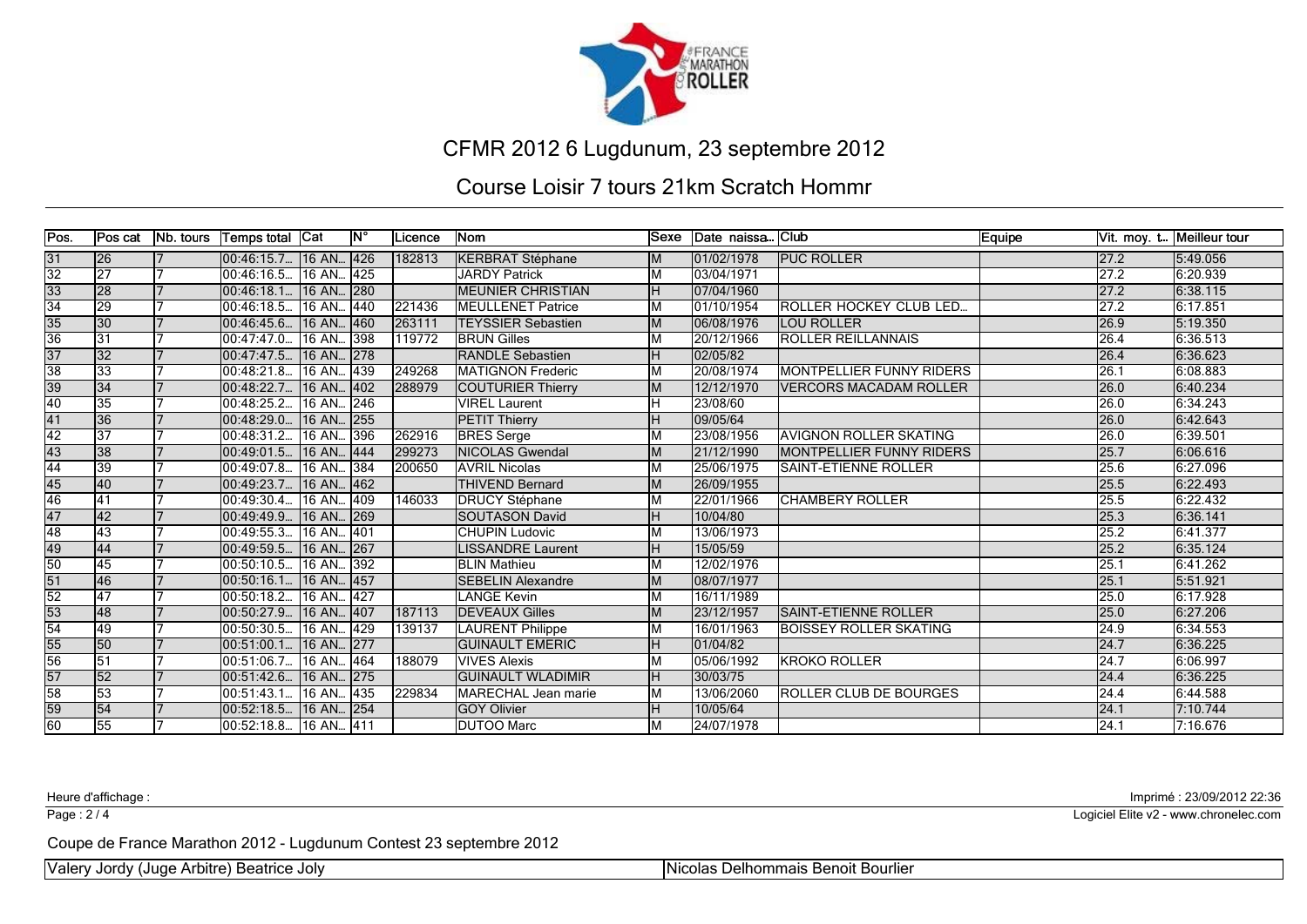

#### Course Loisir 7 tours 21km Scratch Hommr

| Pos.                                                 | lPos cat        | <b>Nb.</b> tours | Temps total Cat |             | $\overline{\mathsf{N}^{\circ}}$ | ILicence | <b>Nom</b>                 | lSexe | Date naissa Club |                                 | Equipe |      | Vit. moy. t Meilleur tour |
|------------------------------------------------------|-----------------|------------------|-----------------|-------------|---------------------------------|----------|----------------------------|-------|------------------|---------------------------------|--------|------|---------------------------|
| 61                                                   | 56              |                  | 00:52:29.9      | 16 AN 389   |                                 | 159015   | <b>BIDET Mickael</b>       |       | 21/07/1984       | <b>MACADAM ROLLER</b>           |        | 24.0 | 6:42.977                  |
| $\frac{62}{63}$                                      | $\overline{57}$ |                  | 00:52:30.2.     | 16 AN., 250 |                                 | 296475   | <b>MONNLER STEPHANE</b>    |       | 19/04/77         |                                 |        | 24.0 | 6:35.955                  |
|                                                      | 58              |                  | 00:52:36.2.     | 16 AN 380   |                                 | 147258   | <b>ASBERT Philippe</b>     | M     | 16/06/1970       | <b>VOUJEAUCOURT RCV</b>         |        | 24.0 | 6:09.093                  |
| 64                                                   | 59              |                  | 00:53:04.6.     | 16 AN 1379  |                                 | 222731   | <b>ARCHER Jordan</b>       |       | 28/01/1997       | <b>SAINT-ETIENNE ROLLER</b>     |        | 23.7 | 6:28.460                  |
| $\frac{65}{66}$                                      | 60              |                  | 100:53:20.6     | 16 AN., 404 |                                 | 235073   | DAVID Sylvain              | M     | 30/11/1972       | <b>IDRAC 2S</b>                 |        | 23.6 | 6:36.574                  |
|                                                      | 61              |                  | 00:53:23.3.     | 16 AN 382   |                                 |          | <b>ASTIER Jean-etienne</b> | ΙM    | 18/09/1985       |                                 |        | 23.6 | 7:00.807                  |
| 67                                                   | 62              |                  | 00:53:32.4      | 16 AN 463   |                                 | 138221   | <b>TROADEC Jean-luc</b>    |       | 24/06/1950       | <b>IKROKO ROLLER</b>            |        | 23.5 | 7:02.606                  |
| $\overline{68}$                                      | 63              |                  | 00:53:39.1.     | 16 AN 247   |                                 |          | <b>GARCIA Patrice</b>      |       | 05/06/59         |                                 |        | 23.5 | 6:52.146                  |
| $\frac{69}{70}$                                      | 64              |                  | 00:54:01.5.     | 16 AN 378   |                                 | 283050   | <b>AMBROISE Florent</b>    | M     | 18/05/1981       | <b>MONTPELLIER FUNNY RIDERS</b> |        | 23.3 | 7:03.573                  |
|                                                      | 65              |                  | 00:54:04.4.     | 16 AN       | . 1419                          |          | <b>GUIGUE Bruno</b>        |       | 05/08/1957       |                                 |        | 23.3 | 6:52.530                  |
| $\overline{71}$                                      | 66              |                  | 00:54:07.5.     | 16 AN       | 436                             | 190855   | MARKOWICZ David            |       | 09/01/1981       | <b>GENERATIONS ROLLER</b>       |        | 23.3 | 5:47.444                  |
| $\overline{72}$                                      | 16              |                  | 00:54:07.9.     | <b>IMG</b>  | 329                             | 244879   | <b>FERNANDEZ Enzo</b>      |       | 17/11/1998       | <b>ISAINT-ETIENNE ROLLER</b>    |        | 23.3 | 6:08.461                  |
| $\overline{73}$                                      | $\overline{67}$ |                  | 00:54:09.0.     | 16 AN.      | 1438                            |          | <b>MARVIE Aurélien</b>     |       | 03/05/1984       |                                 |        | 23.3 | 6:39.817                  |
| $\overline{74}$                                      | 68              |                  | 00:54:10.9.     | 16 AN       | $ 447\rangle$                   |          | <b>PHILIPPON François</b>  |       | 06/12/1955       |                                 |        | 23.3 | 7:05.087                  |
| 75                                                   | 69              |                  | 00:54:24.5.     | 16 AN 276   |                                 |          | <b>GRATTARD RENAUD</b>     |       | 28/04/65         |                                 |        | 23.2 | 7:18.309                  |
| $\overline{76}$                                      | 70              |                  | 00:54:27.9.     | 16 AN       | 455                             | 128038   | <b>ROBIN Sebastien</b>     |       | 16/10/1973       | IKROKO ROLLER                   |        | 23.1 | 7:30.474                  |
| $\overline{77}$                                      | 71              |                  | 00:54:28.1.     | 16 AN 406   |                                 | 237951   | <b>DENIS Geoffrey</b>      |       | 09/09/1985       | <b>ROLLER HOCKEY BRESSAN</b>    |        | 23.1 | 7:03.014                  |
| 78                                                   | $\overline{72}$ |                  | 00:54:30.7      | 16 AN 381   |                                 | 216829   | <b>ASDRUBAL Francois</b>   |       | 04/06/1951       | <b>RSC CHALON</b>               |        | 23.1 | 7:24.985                  |
| $\overline{79}$                                      | 73              |                  | 00:54:46.8      | 16 AN       | 461                             |          | <b>THIVEL Franck</b>       | M     | 31/12/1979       |                                 |        | 23.0 | 7:37.493                  |
| $\frac{80}{81}$                                      | 74              |                  | 00:54:57.0.     | 16 AN       | 383                             | 30032    | <b>AUBERT Laurent</b>      |       | 05/08/1956       | <b>IKROKO ROLLER</b>            |        | 22.9 | 7:30.919                  |
|                                                      | 75              |                  | 00:54:57.5.     | 16 AN 410   |                                 |          | <b>DUBOST Adrien</b>       |       | 30/09/1988       |                                 |        | 22.9 | 6:50.347                  |
| $\overline{82}$                                      | 76              |                  | 00:55:07.6.     | 16 AN 265   |                                 |          | <b>CHARLES Christian</b>   |       | 04/04/51         |                                 |        | 22.9 | 6:41.749                  |
| $\frac{83}{84}$                                      | 77              |                  | 00:55:17.1.     | 16 AN 394   |                                 | 38677    | <b>BOULBEN Loic</b>        |       | 22/04/1987       | <b>ROLLER CLUB DE BOURGES</b>   |        | 22.8 | 6:28.027                  |
|                                                      | 78              |                  | 00:55:20.1      | 16 AN       | 1450                            |          | <b>PRAS Yves</b>           |       | 20/05/1959       |                                 |        | 22.8 | 7:36.500                  |
| $\overline{85}$                                      | 79              |                  | 00:55:20.3.     | 16 AN., 434 |                                 |          | <b>LYET Marc</b>           |       | 03/11/1958       |                                 |        | 22.8 | 7:41.412                  |
| $\overline{86}$                                      | 80              |                  | 00:55:28.4      | 16 AN 424   |                                 | 145785   | <b>IZAL Emmanuel</b>       |       | 08/11/1967       | IINDIVIDUEL                     |        | 22.7 | 7:28.981                  |
| $\frac{87}{88}$                                      | 81              |                  | 00:56:58.4.     | 16 AN 415   |                                 |          | <b>GADOLET Eric</b>        | M     | 27/09/1953       |                                 |        | 22.1 | 7:44.162                  |
|                                                      | 82              |                  | 00:57:13.8.     | 16 AN       | 385                             | 280991   | <b>BEAU Philippe</b>       |       | 11/05/1970       | <b>GENERATIONS ROLLER</b>       |        | 22.0 | 7:37.230                  |
| $\begin{array}{c}\n 89 \\ \hline\n 90\n \end{array}$ | $\overline{83}$ |                  | 00:57:54.2      | 16 AN 262   |                                 |          | <b>GRULLIER FABRICE</b>    |       | 02/05/68         |                                 |        | 21.8 | 8:04.023                  |
|                                                      | 84              |                  | 00:58:08.2      | 16 AN 420   |                                 |          | <b>GUINAUDEAU Aymeric</b>  |       | 04/01/1985       |                                 |        | 21.7 | 7:19.902                  |

Page : 3/4

Heure d'affichage : Imprimé : 23/09/2012 22:36

Logiciel Elite v2 - www.chronelec.com

Coupe de France Marathon 2012 - Lugdunum Contest 23 septembre 2012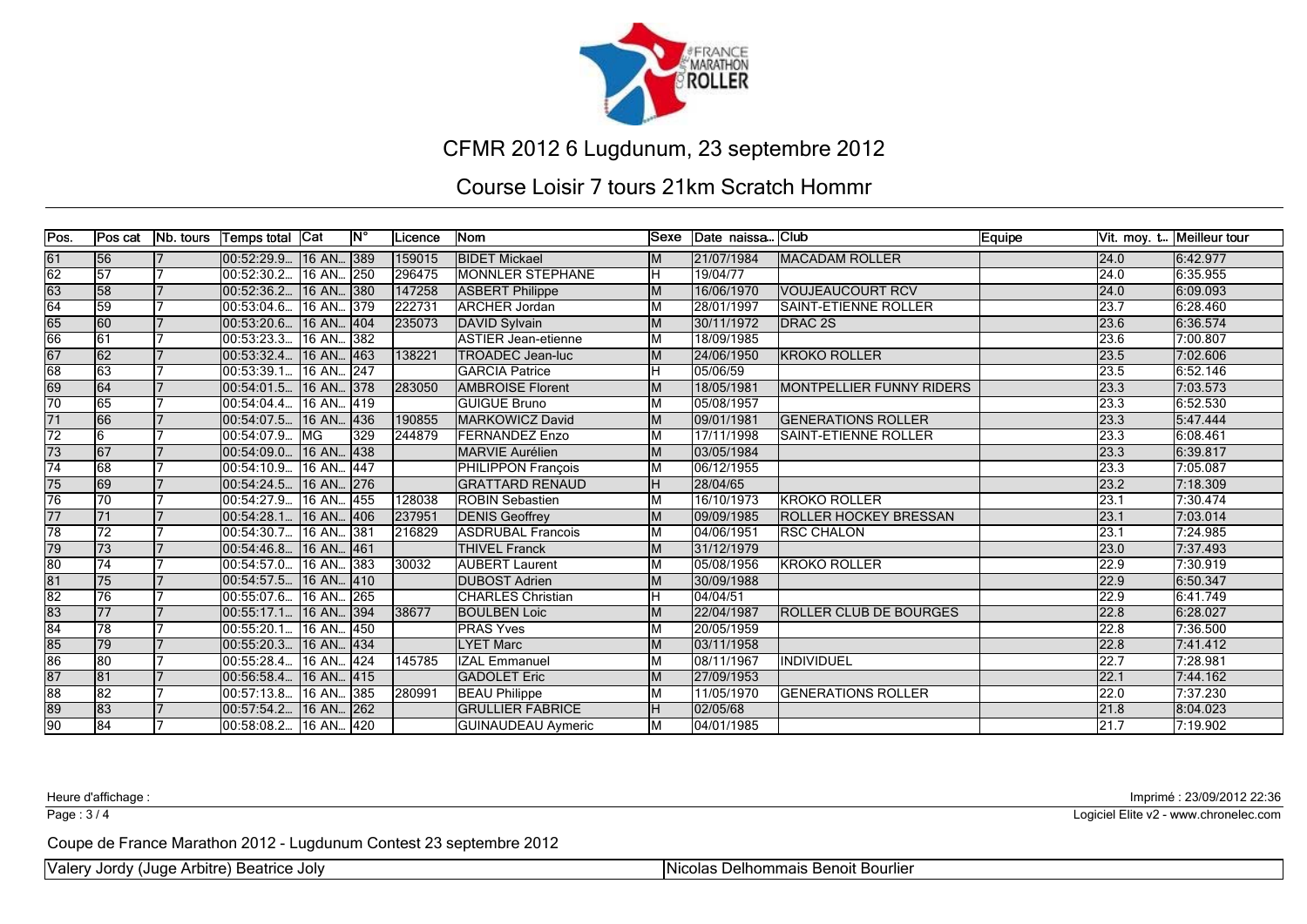

#### Course Loisir 7 tours 21km Scratch Hommr

| Pos.             | Pos cat         | Nb. tours | Temps total   Cat        |           | $\mathsf{IN}^{\circ}$ | <b>Licence</b>  | Nom                            |    | Sexe Date naissa Club |                              | Equipe |       | Vit. moy. t Meilleur tour |
|------------------|-----------------|-----------|--------------------------|-----------|-----------------------|-----------------|--------------------------------|----|-----------------------|------------------------------|--------|-------|---------------------------|
| 91               | 85              |           | 00:58:11.9   16 AN   386 |           |                       |                 | <b>BELOUZE Bertrand</b>        |    | 20/10/1969            |                              |        | 21.7  | 7:57.567                  |
| $\overline{92}$  | 86              |           | 100:58:11.9              | 16 AN 387 |                       |                 | <b>BELOUZE Frederic</b>        | м  | 02/12/1975            |                              |        | 21.6  | 7:58.669                  |
| $\frac{93}{94}$  | 87              |           | 00:58:57.1.              | 16 AN     | . 458                 |                 | <b>SEBILEAU Loic</b>           |    | 31/10/1976            |                              |        | 21.4  | 8:13.239                  |
|                  | 88              |           | 00:59:12.7               | 16 AN 452 |                       |                 | REY Jean-françois              |    | 23/04/1952            |                              |        | 21.3  | 7:16.824                  |
| $\frac{95}{96}$  | 89              |           | 00:59:56.5.              | 16 AN 397 |                       | 184675          | <b>BRESSON Nicolas</b>         |    | 06/03/1969            | <b>KROKO ROLLER</b>          |        | 21.0  | 7:46.739                  |
|                  | 90              |           | 01:00:35.9.              | 16 AN 433 |                       | $\sqrt{271049}$ | LO DIT SORASACK Nicolas        | Iм | 09/08/1975            | <b>IROLLER 2 RIEN</b>        |        | 20.8  | 8:16.343                  |
| 97               | 91              |           | 01:00:55.0.              | 16 AN 259 |                       |                 | <b>SCHIMEK Sylvain</b>         |    | 25/01/78              |                              |        | 20.7  | 7:39.727                  |
| 98               | $\overline{92}$ |           | 01:00:55.4               | 16 AN 260 |                       |                 | <b>POULIN Cedric</b>           |    | 16/02/80              |                              |        | 20.7  | 7:43.985                  |
| 99               | 93              |           | 01:01:47.2               | 16 AN 422 |                       | 182239          | <b>HUGONNARD Vincent</b>       |    | 01/04/1973            | <b>IGENERATIONS ROLLER</b>   |        | 20.4  | 8:15.023                  |
| 100              | 94              |           | 01:01:47.5               | 16 AN 451 |                       |                 | PROUSTEAU Jean-louis           | Iм | 16/11/1985            |                              |        | 20.4  | 8:14.304                  |
| 101              | 95              |           | 01:02:59.4.              | 16 AN     | . 403                 | 183547          | <b>CROCHEPIERRE Gerard</b>     | lМ | 03/06/1959            | <b>IKROKO ROLLER</b>         |        | 20.0  | 8:33.784                  |
| 102              | 96              |           | 01:03:03.5.              | 16 AN 395 |                       | 269975          | <b>BREMAUD Mickael</b>         |    | 29/07/1976            | <b>ROLLER-S VALENCE</b>      |        | 20.0  | 8:25.286                  |
| 103              | 97              |           | 01:03:18.2.              | 16 AN 416 |                       | 270981          | <b>GARCIA Mathieu</b>          |    | 02/09/1977            |                              |        | 19.9  | 8:39.741                  |
| 104              | 98              |           | 01:03:55.1               | 16 AN 377 |                       | 241413          | <b>ADELINE Christian</b>       |    | 19/12/1939            | <b>KROKO ROLLER</b>          |        | 19.7  | 7:55.581                  |
| 105              | 99              |           | 01:06:38.2               | 16 AN 405 |                       | 18071           | <b>DELORME Richard</b>         |    | 03/06/1951            | <b>ISAINT-ETIENNE ROLLER</b> |        | 18.9  | 8:25.399                  |
| 106              | 100             |           | 01:07:24.5.              | 16 AN     | 465                   | 188082          | <b>VIVES Norboert</b>          |    | 06/06/1955            | lkroko roller                |        | 18.7  | 9:04.915                  |
| 107              | 101             |           | 01:10:50.0.              | 16 AN 264 |                       |                 | <b>IMBERT JACKY</b>            |    | 01/01/54              |                              |        | 17.8  | 9:42.770                  |
| 108              | 102             |           | 01:10:55.6.              | 16 AN 467 |                       |                 | <b>WEINHARD PIERRE</b>         |    | 19/08/68              |                              |        | 17.8  | 9:06.529                  |
| 109              | 103             |           | 01:11:54.8.              | 16 AN 251 |                       |                 | <b>THERCEL HERVE</b>           |    | 05/02/70              |                              |        | 17.5  | 9:45.673                  |
| 110              | 104             | 16.       | 00:48:25.1               | 16 AN 391 |                       | 104884          | <b>BLANCHARD Maurice</b>       |    | 05/10/1946            | <b>INDIVIDUEL</b>            |        | 26.0  | 6:44.180                  |
| 111              | 105             |           | 00:55:11.6.              | 16 AN 417 |                       | 278619          | <b>GELLON Remy</b>             |    | 10/06/1975            | <b>ROLLERS CLUNYSOIS</b>     |        | 22.8  | 8:09.427                  |
| $\overline{112}$ | 106             | 6         | 00:56:05.8.              | 16 AN 268 |                       |                 | <b>BOWMAN STEPHEN</b>          |    | 03/12/51              |                              |        | 22.5  | 8:20.299                  |
| 113              | 107             | 6         | 101:05:44.9              | 16 AN 413 |                       |                 | <b>FELOT Yves</b>              |    | 14/06/1943            |                              |        | 19.2  | 9:42.651                  |
| 114              | 108             |           | 00:25:45.3.              | 16 AN 446 |                       | 271838          | <b>PHILIPPE Abbink</b>         |    | 02/11/1982            | AILES SPORTIVES EUROCOP      |        | 48.9  | 6:14.613                  |
| $\boxed{115}$    | 109             |           | 00:25:34.3               | 16 AN 257 |                       |                 | <b>BAHAMI EDOUARD</b>          |    | 16/02/73              |                              |        | 49.3  | 7:44.084                  |
| 116              | 110             |           | 00:05:25.9               | 16 AN 432 |                       | 158857          | <b>LEFEBVRE DUPREY Nicolas</b> |    | 08/05/1980            | <b>ROLLER CLUB COMPIEGNE</b> |        | 231.9 | 5:25.991                  |
| 117              | 1111            |           | 00:05:27.1 16 AN 423     |           |                       | 185479          | ILLLIG Tristan                 |    | 25/01/1993            | <b>JAM SPORTS</b>            |        | 231.1 | 5:27.169                  |

Page : 4/4

Heure d'affichage : Imprimé : 23/09/2012 22:36

Logiciel Elite v2 - www.chronelec.com

Coupe de France Marathon 2012 - Lugdunum Contest 23 septembre 2012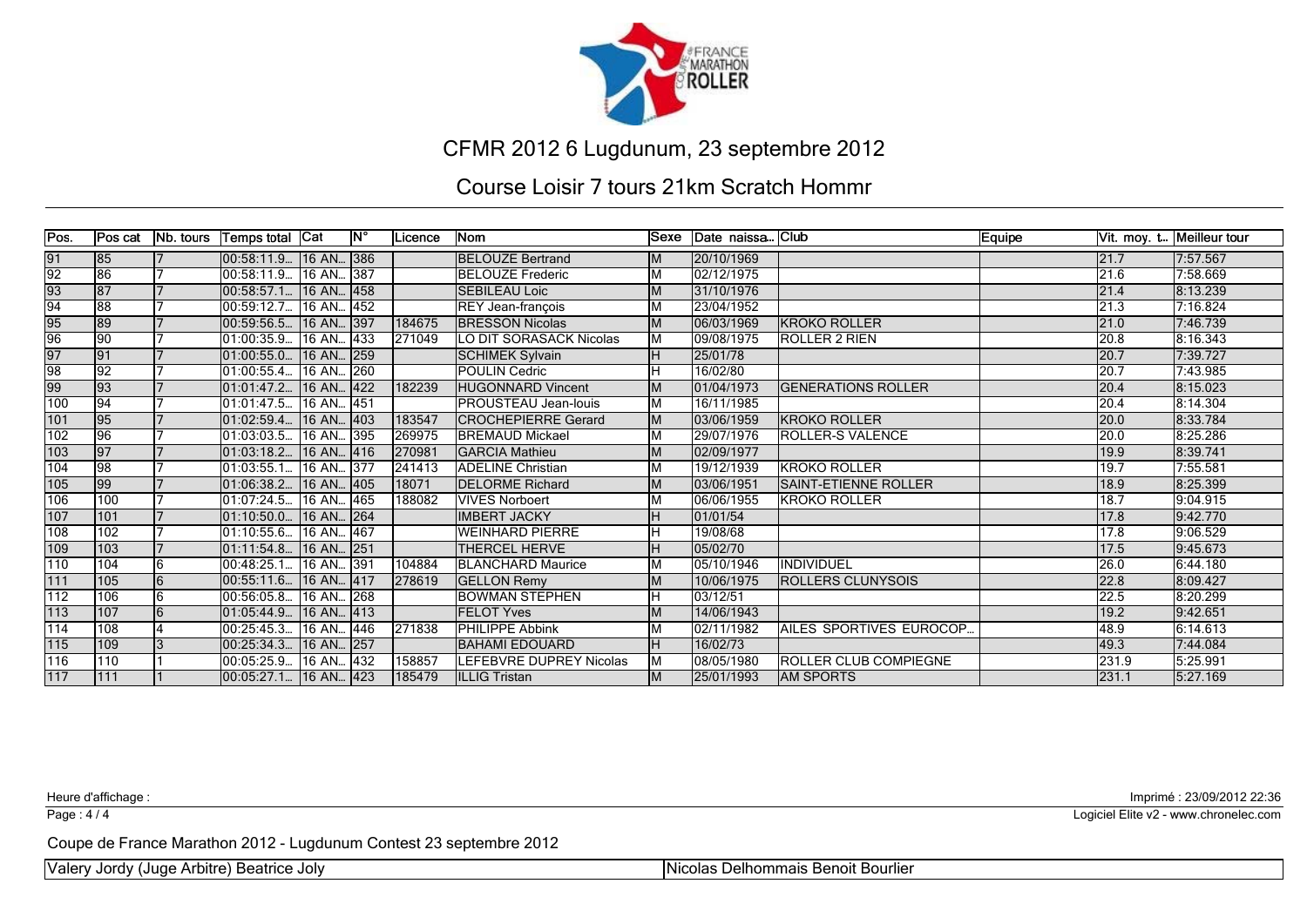

## Course des gones Poussin Benjamin 4T 5,2km

|                 | Pos. Pos cat    | lΝ° | Nom                      | Cat                        | Temps total    |                 |      |    | Nb Vit. mo Sexe Date nais Club |                                    | Equi |
|-----------------|-----------------|-----|--------------------------|----------------------------|----------------|-----------------|------|----|--------------------------------|------------------------------------|------|
| 1               |                 | 585 | <b>LEON Clément</b>      | BG                         | 00:10:08.315   | 14              | 30.8 | IМ |                                | 05/08/1999 MONT BLANC ROLLER       |      |
| 2               | 2               | 577 | <b>BONNET Théo</b>       | ΒG                         | 00:10:11.206   | $\overline{1}4$ | 30.6 | ĪМ | 09/09/1999 DRAC 2S             |                                    |      |
| $\overline{3}$  | $\mathbf{1}$    | 566 | <b>DUMONT Elise</b>      | <b>BF</b>                  | 00:10:18.564   | $\overline{4}$  | 30.3 | F  |                                | 15/05/1999 FOUS DE LA ROULETTE     |      |
| $\overline{4}$  | 3               | 576 | <b>BAUDIER Alexis</b>    | ΒG                         | 00:10:19.492   | 4               | 30.2 | M  |                                | 20/08/1999 CPB BELLEVILLE          |      |
| $\overline{5}$  | 4               | 586 | LLORCA Simon             | ΒG                         | 00:10:20.620   | 14              | 30.2 | M  |                                | 22/06/2000 2APN77 AVON             |      |
| 6               | 1               | 549 | <b>FOURNIER Nicolas</b>  | PG                         | 00:10:59.923   | 4               | 28.4 | M  |                                | 15/02/2001 LES FOUS DE LA ROULETTE |      |
| 7               | $\overline{5}$  | 590 | <b>SIMON Pierre</b>      | <b>BG</b>                  | 00:10:59.979   | $\overline{4}$  | 28.4 | M  |                                | 29/11/2000 ASPHALTE ROLLER         |      |
| 8               | $\overline{2}$  | 544 | <b>ASBERT Clement</b>    | PG                         | 00:11:01.505   | 4               | 28.3 | lм |                                | 03/02/2001 VOUJEAUCOURT RCV        |      |
| 9               | 2               | 563 | <b>DELHOMMAIS Alicia</b> | <b>BF</b>                  | 00:11:02.175   | 4               | 28.3 | F  |                                | 19/03/2000 ASPHALTE ROLLER         |      |
| $\overline{10}$ | 1               | 528 | <b>BALANANT Marine</b>   | PF                         | 00:11:02.819   | 4               | 28.2 | F  |                                | 14/02/2002 ROLLING TO GAP          |      |
| $\overline{11}$ | 3               | 546 | <b>DAVID Mathieu</b>     | PG                         | 00:11:03.340   | $\overline{4}$  | 28.2 | M  | 26/01/2002 DRAC 2S             |                                    |      |
| 12              | 3               | 570 | LASEURE Roxane           | ΒF                         | 00:11:03.489   | 14              | 28.2 | F  |                                | 23/12/2000 LOU ROLLER              |      |
| $\overline{13}$ | 6               | 591 | <b>VADOT</b> Maxime      | BG                         | 00:11:20.748   | 4               | 27.5 | Iм |                                | 03/04/1999 LES FOUS DE LA ROULETTE |      |
| $\sqrt{14}$     | 4               | 564 | DELORME Julie            | BF                         | 00:11:21.666   | 4               | 27.5 | F  |                                | 30/10/1999 LES FOUS DE LA ROULETTE |      |
| 15              | 7               | 578 | <b>BOURLIER Basile</b>   | ΒG                         | 00:11:36.864   | $\overline{4}$  | 26.9 | M  |                                | 21/05/1999 LOU ROLLER              |      |
| 16              | 5               | 562 | <b>CUTRONE Cynthia</b>   | ΒF                         | 00:11:49.954   | 4               | 26.4 | F  |                                | 08/07/1999 CPB BELLEVILLE          |      |
| $\overline{17}$ | 8               | 583 | <b>GIL Mattias</b>       | ΒG                         | 00:11:50.760   | 4               | 26.3 | M  |                                | 19/11/2000 SAINT-ETIENNE ROLLER    |      |
| 18              | 2               | 534 | <b>DUPUIS Amandine</b>   | $\overline{PF}$            | 00:11:52.834   | 4               | 26.3 | F  |                                | 09/08/2002 ROLLING TO GAP          |      |
| $\overline{19}$ | 9               | 589 | <b>RIDOLFI Thomas</b>    | <b>BG</b>                  | 00:11:56.133   | $\overline{4}$  | 26.1 | M  |                                | 09/12/2000 AM SPORTS               |      |
| $\overline{20}$ | 10              | 593 | <b>VINCENT Paul</b>      | BG                         | 00:11:56.333   | 14              | 26.1 | M  | 29/06/2000 RSDB                |                                    |      |
| $\overline{21}$ | 4               | 548 | <b>DUBOIS Lucas</b>      | PG                         | 00:11:57.262   | 4               | 26.1 | M  |                                | 08/03/2002 LES FOUS DE LA ROULETTE |      |
| $\overline{22}$ | $\overline{11}$ | 581 | CHATELARD Benjam         | <b>BG</b>                  | 00:12:04.893   | 14              | 25.8 | M  |                                | 01/07/2000 CPB BELLEVILLE          |      |
| 23              | $ 12\rangle$    | 594 | <b>VUILLEMIN Lucas</b>   | ΒG                         | 00:12:12.561   | 14              | 25.6 | M  | 28/09/2000                     |                                    |      |
| 24              | 3               | 533 | <b>DELORME Lisa</b>      | $\overline{PF}$            | 00:12:16.331   | 14              | 25.4 | F  |                                | 21/12/2001 LES FOUS DE LA ROULETTE |      |
| 25              | 6               | 568 | <b>GILIBERT Lucie</b>    | <b>BF</b>                  | 00:12:18.516   | 4               | 25.3 | F  |                                | 21/12/2000 ROLLING TO GAP          |      |
| 26              | 7               | 572 | <b>ROCHE Charlotte</b>   | ΒF                         | 00:12:23.926   | 4               | 25.2 | F  |                                | 26/01/1999 ROLLERS CLUNYSOIS       |      |
| 27              | 5               | 547 | <b>DERMIE Rayan</b>      | PG                         | 00:12:42.252   | 14              | 24.6 | lМ |                                | 16/05/2002 ROLLER PROVENCE MEDIT   |      |
| 28              | 8               | 569 | JAVEZ Salome             | <b>BF</b>                  | 00:12:42.587   | 14              | 24.5 | F  | 07/07/2000                     |                                    |      |
| 29              | 6               | 555 | <b>RUDY Coudron</b>      | PG                         | 00:12:43.441   | $\overline{4}$  | 24.5 | M  |                                | 26/12/2002 KROKO ROLLER            |      |
| $\overline{30}$ | 7               | 828 | <b>FOUMY Thomas</b>      | PG                         | 00:12:43.665   | 4               | 24.5 | H  |                                |                                    |      |
| $\overline{31}$ | 13              | 587 | MANDRILLON Maxen         | BG                         | 00:12:45.178   | 4               | 24.5 | M  |                                | 08/11/2000 CPB BELLEVILLE          |      |
| $\overline{32}$ | 18              | 551 | <b>GUINCHARD Kilian</b>  | PG                         | 00:12:51.445   | 14              | 24.3 | M  | 26/02/2002                     |                                    |      |
| 33              | 14              | 580 | <b>CHAPELON Thomas</b>   | BG                         | 00:13:05.105   | 14              | 23.8 | M  |                                | 21/05/2000 SAINT-ETIENNE ROLLER    |      |
| $\overline{34}$ | 4               | 537 | <b>GARROPIN Cloé</b>     | PF                         | 00:13:05.514   | 4               | 23.8 | F  | 17/03/2002 RSDB                |                                    |      |
| 35              | 5               | 531 | <b>CATTIAUX Emie</b>     | PF                         | 00:13:06.671   | 14              | 23.8 | F  |                                | 24/10/2001 SAINT-ETIENNE ROLLER    |      |
| 36              | 9               | 559 | <b>VINCENT Louis</b>     | PG                         | 00:13:09.225   | 4               | 23.7 | M  | 02/07/2002 RSDB                |                                    |      |
| 37              | 19              | 574 | <b>TARDY Leane</b>       | <b>BF</b>                  | 00:13:18.331   | $\overline{4}$  | 23.4 | F  | 25/07/2000                     |                                    |      |
| 38              | 15              | 584 | LAM Léo                  | <b>BG</b>                  | 00:13:37.773   | 4               | 22.9 | M  | 12/04/1999                     |                                    |      |
| $\overline{39}$ | $\overline{6}$  | 529 | <b>BOILLOT Juliette</b>  | PF                         | 00:13:40.068   | 4               | 22.8 | F  | 30/01/2002                     |                                    |      |
| 40              | $\overline{10}$ | 553 | <b>LARPENT Louis</b>     | PG                         | 00:14:03.405   | 4               | 22.2 | ĪМ |                                | 16/07/2001 CPB BELLEVILLE          |      |
| 41              | 11              | 558 | VANDENBROUCKE            | PG                         | 00:14:09.698   | 14              | 22.0 | M  | 10/10/2001                     | <b>CPB BELLEVILLE</b>              |      |
| $\overline{42}$ | 12              | 842 | MONNIER Loan             | $ \overline{\mathsf{PG}} $ | [00:14:10.813] |                 | 22.0 | lн | 31/12/01                       |                                    |      |
| $\overline{43}$ | 13              | 552 | JOSEPH Emile             | PG                         | 00:14:11.187   | 4               | 22.0 | M  |                                | 15/09/2001 ROLLERS CLUNYSOIS       |      |
| 44              | 16              | 579 | CHAMBARD Gael            | <b>BG</b>                  | 00:14:18.185   | 14              | 21.8 | M  |                                | 24/03/1999 EVASION ROLLER          |      |
| 45              |                 | 541 | PEDICONE Opaline         | PF                         | 00:14:27.602   | 14              | 21.6 | F  |                                | 21/09/2001 AM SPORTS               |      |
| 46              | $\overline{14}$ | 550 | <b>FUMAROLA Matthieu</b> | PG                         | 00:14:42.676   | 14              | 21.2 | Iм |                                | 05/03/2002 SAINT-ETIENNE ROLLER    |      |
| 47              | 8               | 542 | <b>VUILLEMIN Laurine</b> | PF                         | 00:14:55.244   | 4               | 20.9 | F  | 09/12/2002                     |                                    |      |
| 48              | $\overline{17}$ | 597 | HOEL CASTRIA Timo        | ΙBG                        | 00:15:12.378   | 14              | 20.5 | lм | 27/08/99                       |                                    |      |
| 49              | 10              | 567 | <b>FOURNIER Ambre</b>    | <b>BF</b>                  | 00:15:14.292   | 4               | 20.5 | F  |                                | 13/08/1999 GENERATIONS ROLLER      |      |
| 50              | 18              | 592 | <b>VARONE Leonardo</b>   | ΒG                         | 00:15:24.860   | 14              | 20.2 | lм | 19/08/1999                     |                                    |      |
| $\overline{51}$ | 15              | 545 | <b>BERTHIAUD Mathis</b>  | PG                         | 00:15:32.094   | 4               | 20.1 | M  | 30/03/2002                     |                                    |      |
| $\overline{52}$ | 111             | 561 | <b>BERTHIAUD Célia</b>   | <b>BF</b>                  | 00:16:17.206   | 14              | 19.2 | F  | 10/08/1999                     |                                    |      |
| 53              | 19.             | 536 | <b>FERNANDEZ Kiara</b>   | PF                         | 00:16:22.380   | 4               | 19.1 | F  | 10/09/2002                     |                                    |      |
| $\overline{54}$ | 11              | 847 | PENACHE Adrian           |                            | 00:16:22.852   | 14              | 19.0 |    |                                |                                    |      |

Heure d'affichage : Imprimé : 23/09/2012 11:32

Page : 1 / 2

Logiciel Elite v2 - www.chronelec.com

Coupe de France Marathon 2012 - Lugdunum Contest 23 septembre 2012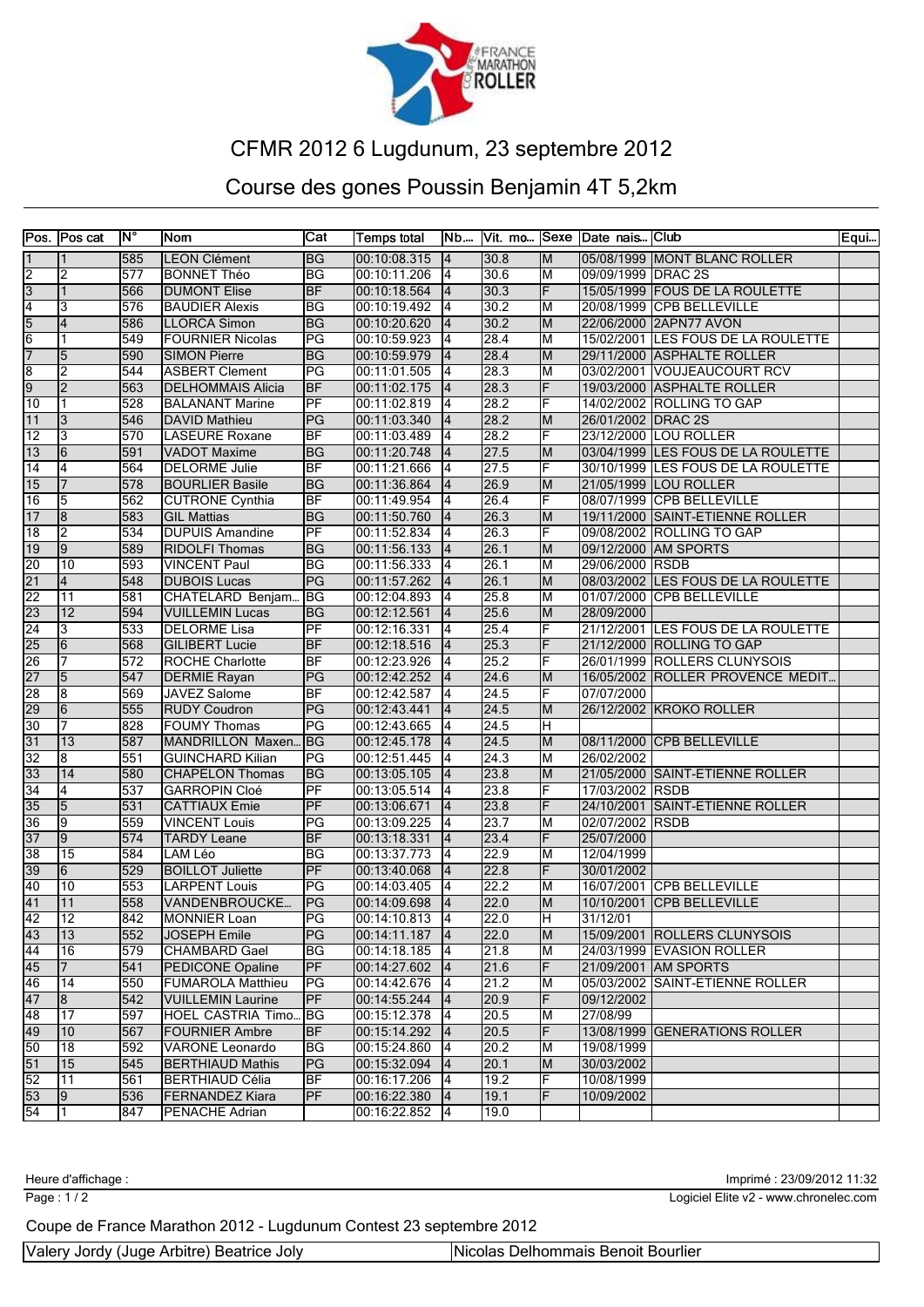

## Course des gones Poussin Benjamin 4T 5,2km

|                 | Pos. Pos cat    | ĪN° | <b>INom</b>              | $\overline{\text{Cat}}$  | <b>Temps total</b> |                |       |    | Nb Vit. mo Sexe Date nais Club |                                    | Equ |
|-----------------|-----------------|-----|--------------------------|--------------------------|--------------------|----------------|-------|----|--------------------------------|------------------------------------|-----|
| 55              | 110             | 543 | <b>WALSER Elisa</b>      | PF                       | 100:16:23.224      | 14             | 19.0  | ΙF | 30/09/2002                     |                                    |     |
| 56              | $\overline{11}$ | 535 | <b>FAUDOT Lola</b>       | PF                       | 00:16:56.613       | 4              | 18.4  | ΙF | 02/07/2002                     |                                    |     |
| 57              | 12              | 575 | <b>TATTIER Solene</b>    | <b>BF</b>                | 00:16:57.915       | 14             | 18.4  | IF | 26/10/1998                     |                                    |     |
| 58              | 16              | 557 | <b>TROUILLOUD MART</b>   | PG                       | 00:16:58.573       | 4              | 18.4  | ĪМ | 17/02/2002 DRAC 2S             |                                    |     |
| 59              | 12              | 844 | AIMO-BOOT Laurine        | <b>PF</b>                | 00:16:59.529       | 4              | 18.4  | F  | 28/08/02                       |                                    |     |
| 60              | $\overline{13}$ | 530 | <b>ICARTON- NALLET L</b> | $\overline{\text{PF}}$   | 00:17:01.910       | 14             | 18.3  | F  | 16/06/2001                     |                                    |     |
| $\overline{61}$ | $\overline{19}$ | 830 | CONMADO DOS SA           | lBG                      | 00:17:52.010       | 14             | 17.5  | H  | 20/08/00                       |                                    |     |
| $\overline{62}$ | $\overline{13}$ | 825 | <b>BRUNELLI Clara</b>    | <b>BF</b>                | 00:18:00.265       | 14             | 17.3  | F  | 24/12/99                       |                                    |     |
| 63              | 17              | 828 | <b>IFOUMY Thomas</b>     | <b>PG</b>                | 00:18:13.228       | $\overline{4}$ | 17.1  | lн |                                |                                    |     |
| 64              | 20              | 582 | <b>IDESMARIS William</b> | <b>BG</b>                | 100:19:08.563      | 14             | 16.3  | ĪМ | 06/05/2000                     |                                    |     |
| 65              | 14              | 595 | <b>DAUPHIN Marie</b>     | <b>IPF</b>               | 00:19:22.286       | $\overline{4}$ | 16.1  | ΙF | 30/07/01                       |                                    |     |
| 66              | 18              | 554 | <b>RIGAL Paul</b>        | $\overline{\mathsf{PG}}$ | 00:19:51.791       | l4             | 15.7  | ĪМ | 13/10/2001                     |                                    |     |
| 67              | 15              | 599 | BENMELOUKA Seph          | PF                       | 00:20:23.031       | 4              | 15.3  | F  | 17/01/01                       |                                    |     |
| 68              | $\overline{2}$  | 848 | <b>PENACHE Valeria</b>   |                          | 00:21:25.701       | 4              | 14.6  |    |                                |                                    |     |
| 69              | $\overline{21}$ | 600 | BENMELOUKA Jessy BG      |                          | 00:14:22.526       | 3              | 21.7  | ĪН | 05/10/99                       |                                    |     |
| 70              | 16              | 538 | <b>IGUELLATI Lisa</b>    | IPF                      | 00:06:23.482       | 2              | 48.8  | IF |                                | 01/09/2001 ROLLERS CLUNYSOIS       |     |
| $\overline{71}$ | 14              | 560 | <b>ALVAREZ</b> Andrea    | <b>BF</b>                | 00:02:45.834       |                | 112.9 | IF |                                | 28/07/2000 MONTPELLIER FUNNY RID   |     |
| $\overline{72}$ | $\overline{17}$ | 540 | <b>IMATIGNON Ambre</b>   | IPF                      | 00:03:02.895       |                | 102.4 | IF |                                | 09/03/2002 MONTPELLIER FUNNY RID   |     |
| $\overline{73}$ | $\overline{18}$ | 598 | BENMELOUKA Shana         | <b>IPF</b>               | 00:04:30.278       |                | 69.3  | IF | 17/01/01                       |                                    |     |
| $\overline{74}$ | 19              | 532 | <b>CONDAMINE Margaux</b> | IPF                      |                    | 0              |       | F  | 06/07/2002                     |                                    |     |
| 75              | 20              | 539 | <b>MARTINON Laétitia</b> | PF                       |                    | 0              |       | F  | 29/10/2002                     |                                    |     |
| 76              | 19              | 556 | <b>THIBAUD Lucas</b>     | PG                       |                    | 0              |       | lм | 03/05/2002                     |                                    |     |
| 77              | 15              | 565 | <b>IDONNAT Lauriane</b>  | <b>BF</b>                |                    | $\mathbf{0}$   |       | F  |                                | 08/05/1999 LES FOUS ROLLANT DE VIL |     |
| 78              | 16              | 571 | <b>MATHIEU Fanny</b>     | <b>BF</b>                |                    | 10             |       | F  | 09/12/1999                     |                                    |     |
| 79              | 17              | 573 | <b>SAUCE Alice</b>       | <b>BF</b>                |                    | 0              |       | F  | 04/08/2000 RSDB                |                                    |     |
| 80              | $\overline{22}$ | 588 | <b>MATTHIEU Nicolas</b>  | <b>BG</b>                |                    | 0              |       | lм | 16/12/2000                     |                                    |     |
| 81              | 20              | 555 | <b>COUDRON Rudy</b>      | PG                       |                    | 0              |       | lм |                                | 26/12/2002 KROKO ROLLER            |     |
| $\overline{82}$ | $\overline{18}$ | 831 | <b>CAESER Naïs</b>       | <b>BF</b>                |                    | $\Omega$       |       | F  | 20/08/00                       |                                    |     |
| 83              | 21              | 846 | <b>CABON</b>             | <b>IPF</b>               |                    | l0             |       |    |                                |                                    |     |

Heure d'affichage : Imprimé : 23/09/2012 11:32

Logiciel Elite v2 - www.chronelec.com

Page : 2 / 2

Coupe de France Marathon 2012 - Lugdunum Contest 23 septembre 2012